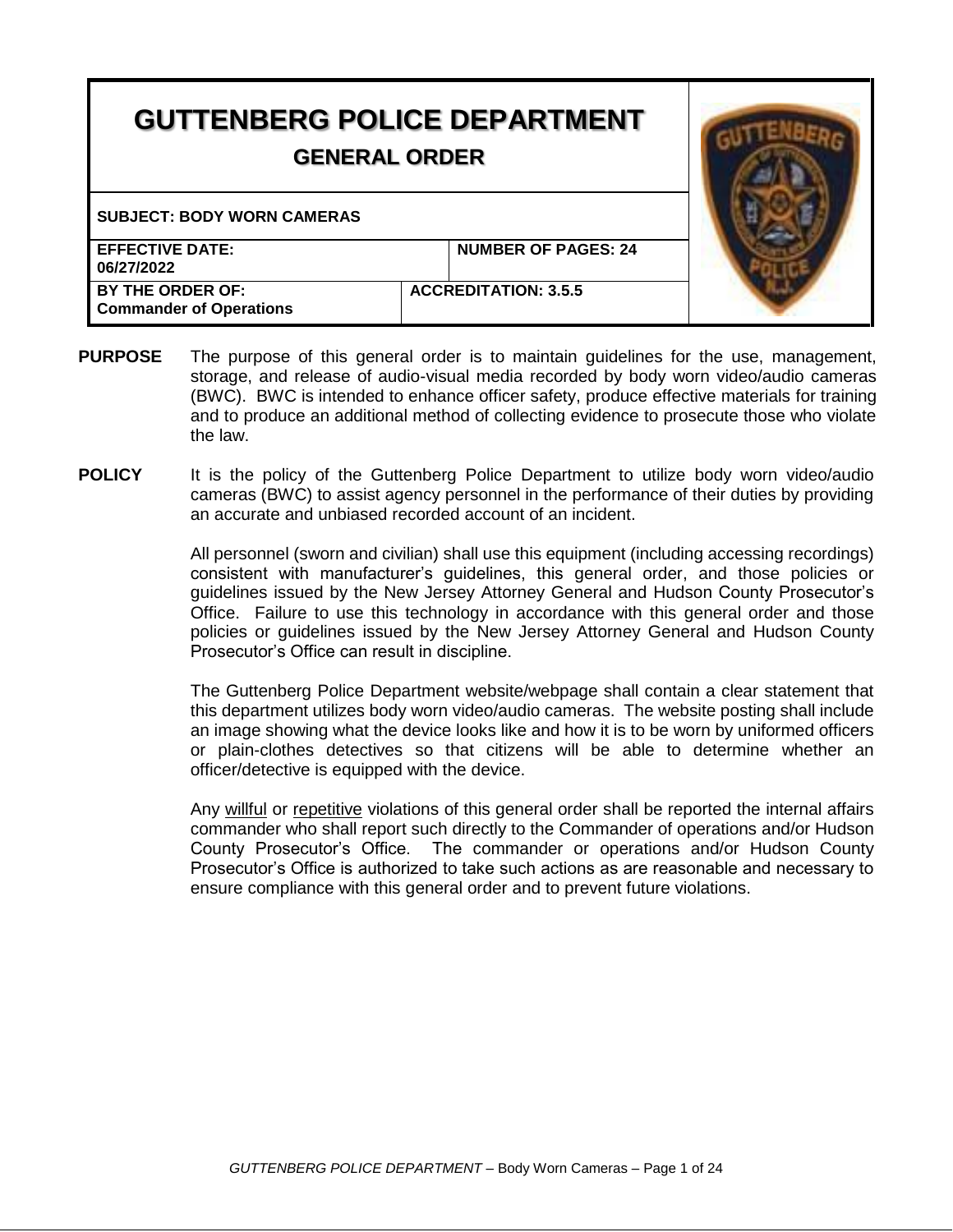#### **PROCEDURES**

#### **I. DEFINITIONS**

- A. For purposes of this general order, the following terms are defined:
	- 1. Activate means to actuate (put into operation) the recording mode/function of a BWC.
	- 2. Body worn audio/video recorder  $(BWC)$  is an officer worn device that makes an electronic audio/video recording of activities that take place during any law enforcement action. The term does not include any form of electronic recording device worn by a law enforcement officer while acting in an undercover capacity nor does the term include an electronic recording device when used to comply with the requirements of Court Rule *R.* 3:17 (electronic recording of station house custodial interrogations).
	- 3. Consent Consent to record shall be considered obtained when the recording party (officer) has announced to all other parties engaged in the communication or conversation, in any reasonably effective manner, that the communication or conversation is being recorded.
	- 4. Constructive authority involves the use of an officer's authority to exert control over a subject (see this department's *General order on Use of Force*), except that the term shall apply only to constructive authority directed against a person who is subject to an investigative detention or arrest (e.g., "…*show me your hands*," "…*get out of the vehicle*", etc.), or directed against any person if the officer has unholstered a firearm or CED (e.g., "…*move out of the way*", "…*get down*", etc.).
	- 5. Deactivate means to shut off the recording mode of a BWC.
	- 6. Digital evidence includes photographs, audio and video recordings that are stored electronically.
	- 7. Equipped with a BWC means that an officer is wearing a BWC at the time in question, as opposed to simply receiving BWC equipment from the agency.
	- 8. Force has the same meanings as defined in this department's *General order on Use of Force* and the Attorney General's use of force general order. The term force shall include physical, mechanical, enhanced mechanical, and deadly force.
	- 9. Investigation of a criminal offense means any police activity pertaining to the investigation of an indictable crime, disorderly persons offense, or petty disorderly offense, or operating while intoxicated offense including, but not limited to responding to a report of a possible criminal offense, an investigative detention based on or leading to reasonable and articulable suspicion to believe that a criminal offense has been or is being committed, an arrest for a criminal offense, an interview of a potential witness to a criminal offense, or canvassing an area, neighborhood, or premises for potential witnesses to a criminal offense.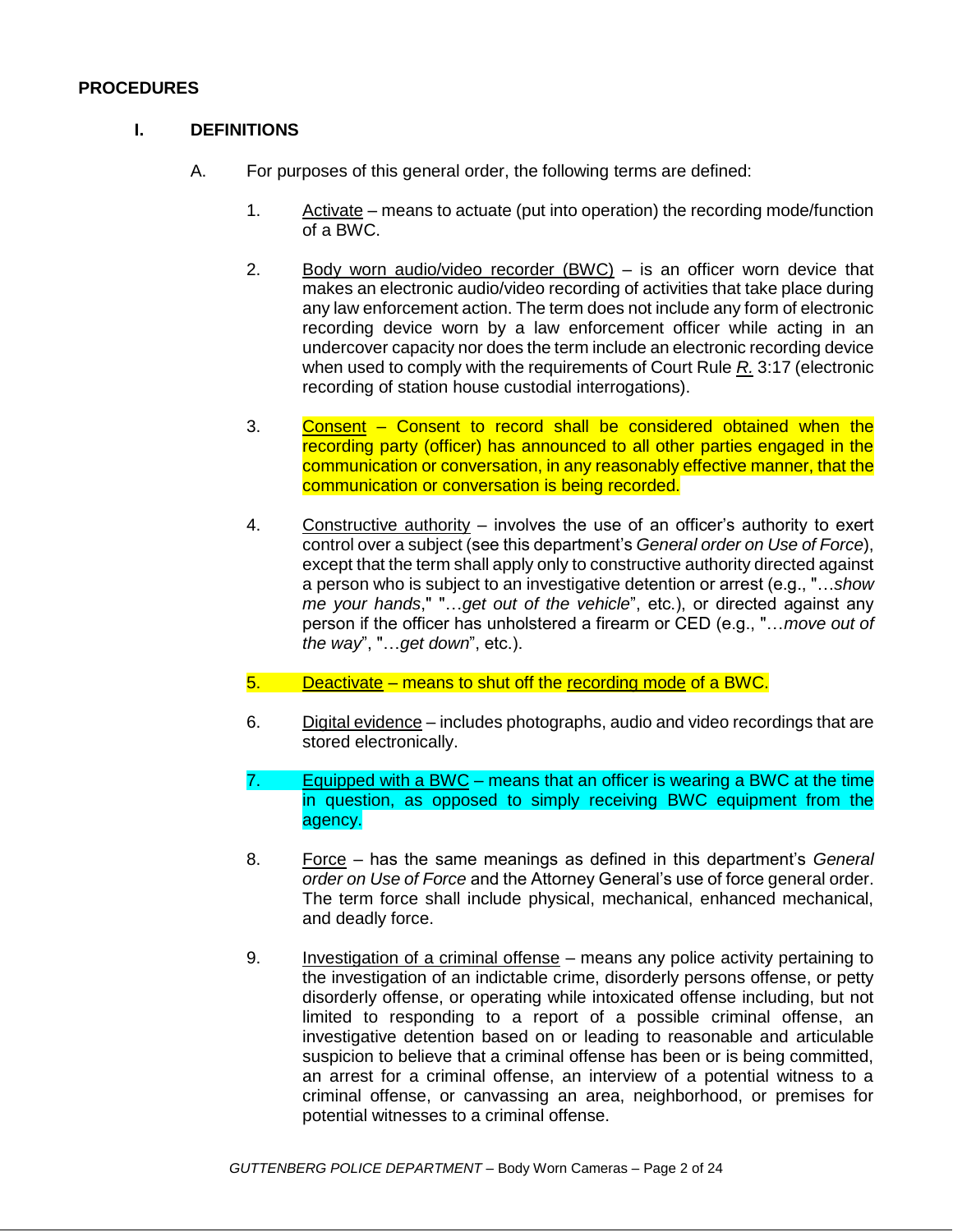- 10. Law enforcement incident, as defined in *New Jersey Attorney General Directive 2019-4,* includes:
	- a. Any use of force by a law enforcement officer resulting in death or serious bodily injury.
	- b. Any use of deadly force (including the discharge of a firearm) by a law enforcement officer, regardless of whether such force resulted in iniury.
	- c. The death of any civilian during an encounter with a law enforcement officer; and
	- d. The death of any civilian while in the custody of law enforcement.
- 11. Proactive enforcement team includes officers who are typically assigned to target vice, drugs, organized street crime, violent crime and/or any other targeted enforcement. Unlike officers who are responsible for responding to traditional calls for service, these officers are typically assigned the singular responsibility of addressing these activities (e.g., street crime unit, crime suppression unit, etc.). The nature of their work may include being dressed in traditional uniform, modified uniform, or plain clothes. These officers may work alongside undercover officers, conduct surreptitious surveillance, engage in high intensity enforcement via motor vehicle/pedestrian stops and/or interact with confidential informants or witnesses who wish to remain anonymous.
- 12. School means a public or nonpublic elementary or secondary school within this State offering education in grades kindergarten through 12, or any combination of grades, at which a child may legally fulfill compulsory school attendance requirements.
- 13. Serious bodily injury means bodily injury which creates a substantial risk of death, or which causes serious, permanent disfigurement or protracted loss or impairment of the function of any bodily member or organ. for purposes of this SOP, serious bodily injury and serious bodily harm have the same meaning.
- 14. Significant bodily injury means bodily injury which creates a temporary loss of the function of any bodily member or organ or temporary loss of any one of the five senses.
- 15. Subject of the video footage means any law enforcement officer, suspect, victim, detainee, conversant, injured party, or other similarly situated person who appears on the body worn camera recording and shall not include a person who only incidentally appears on the recording.
- 16. Substantive report means a report that includes a detailed accounting of the incident. It does not include a report which simply refers to other reports or to the existence of BWC or other camera recordings.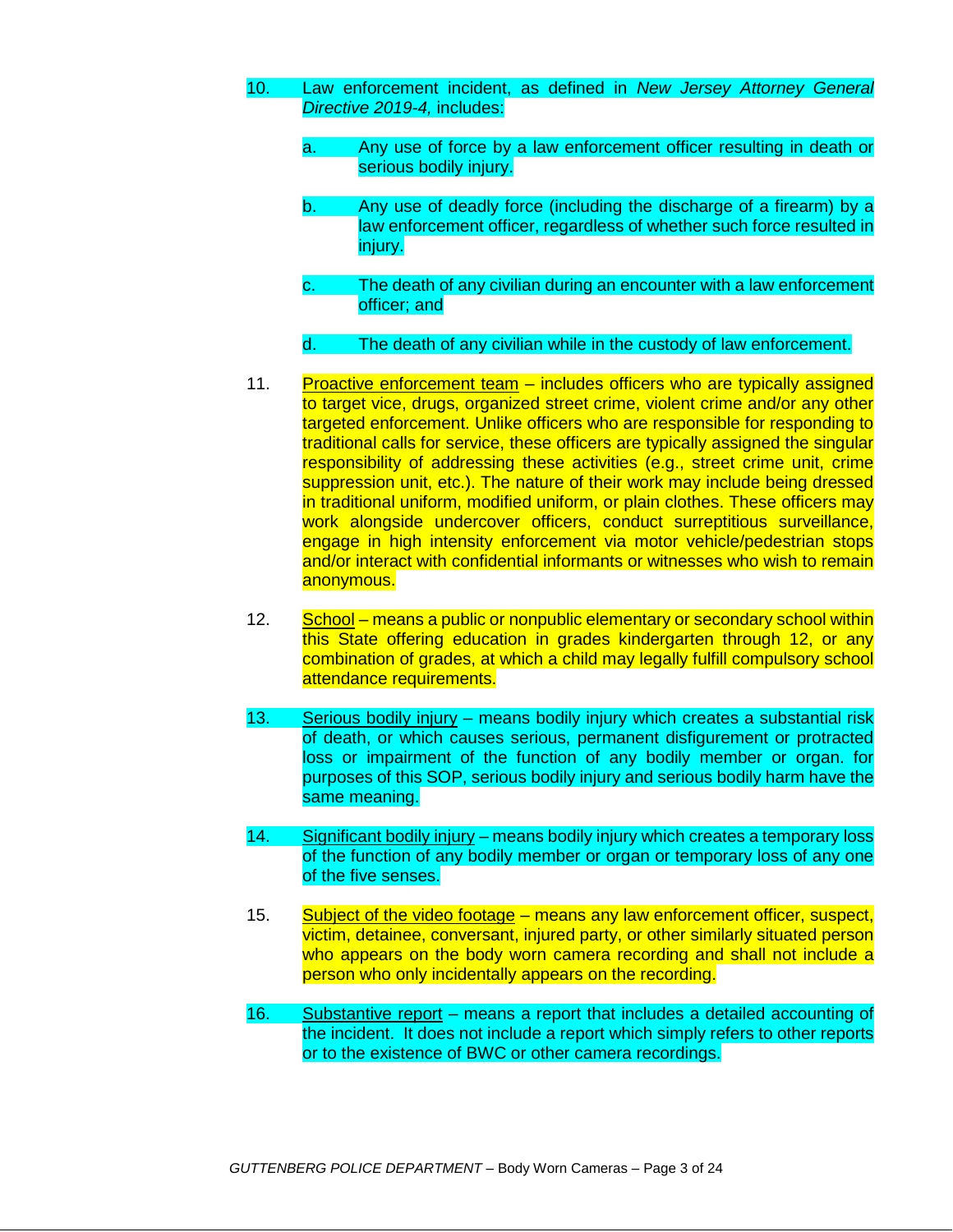- 17. Tactical team is a group of officers who are specially selected, trained, and equipped to handle high-risk incidents including, but not limited to, those involving snipers, barricaded persons, warrant services, apprehensions, acts of terrorism, and other situations or activities as deemed necessary by command leadership.
- 18. Tagging is the electronic labeling of a video/audio file captured by a BWC.
- 19. Undercover officer is a law enforcement officer operating with an assumed identity and/or disguise for the purposes of gaining the trust of an individual or organization to learn or confirm confidential information or to gain the trust of targeted individuals to gather information or evidence. Plain-clothed officers and detectives are not considered undercover officers unless working with an assumed identity and/or disquise.
- 20. Youth facility means a facility where children assemble under adult supervision for educational or recreational purposes, such as day-care centers, youth camps, residential and/or treatment facilities, etc.

# **II. GENERAL ADMINISTRATION**

- A. While visual and audio evidence may be captured on the recordings, the use of BWC is not intended to document all evidentiary material relevant to court or administrative proceedings, but it can serve to supplement an officer's senses and eyewitness account. There is no intent to utilize the BWC as a management tool to punish officers for minor departmental rule infractions.
	- 1. Personnel shall not be subject to criticism for the proper exercise of lawful discretion in enforcement matters.
	- 2. BWC shall only be utilized for legitimate law enforcement purposes.
- B. Adequate safeguards are necessary to ensure that this technology is:
	- 1. Used in a non-discriminating way; and
	- 2. Used to document visual evidence.
- C. When properly used, this equipment will have the following capabilities:
	- 1. Creation of accurate documentation of citizen contacts and other patrol related activities.
	- 2. Preservation of an audio and video record of events, actions and conditions during arrests, critical incidents, and prisoner transports.
- D. These recordings will serve the following purposes:
	- 1. Recordings serve as protection for police officers when there are complaints about their conduct or professionalism during encounters with the public.
	- 2. The recordings may be introduced into evidence in criminal and motor vehicle prosecutions as well as in civil litigation.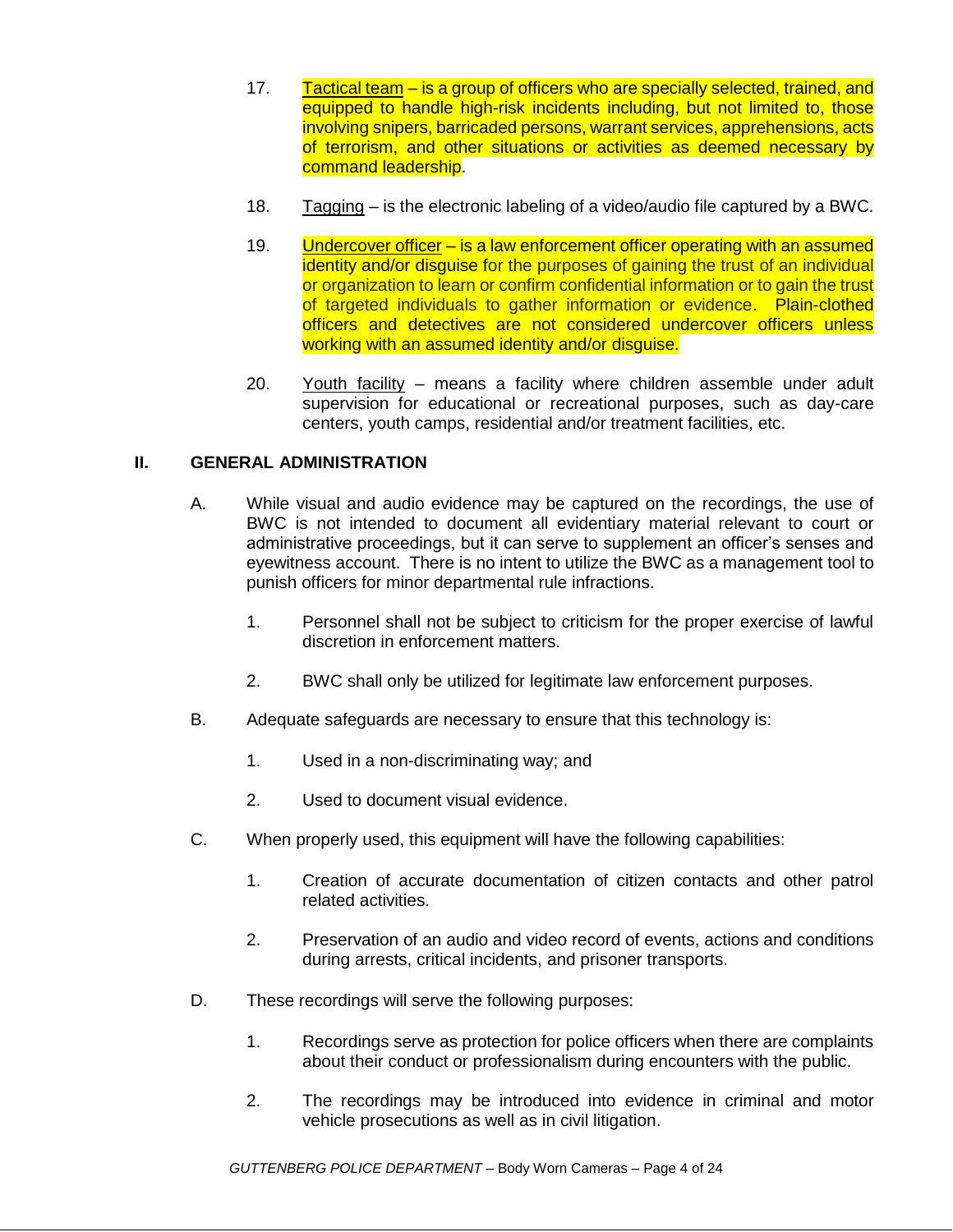- 3. The recordings may resolve disputes concerning what occurred during particular incidents, thereby protecting both the public and the officers involved.
- 4. When complete recall is not possible, such as when multiple events are happening simultaneously or out of an officer's line of sight, an audio/visual recording may provide an accurate record of events.
- 5. Subject to the viewing restrictions in this general order, supervisors will be able to view the recordings with the permission of the Chief of Police or his/her designee and select portions to use to train officers in safety, field training, interpersonal skills, proper police procedures, and legal doctrines.
- 6. Subject to the viewing restrictions in this general order, recordings can permit supervisors to undertake more meaningful performance evaluations.
- 7. Subject to the viewing restrictions in this general order, recordings augment management's ability to evaluate its basic police practices and interactions between its personnel and the general public.
- 8. Recordings enhance management's ability to train personnel in proper police procedures.
- E. The commander of operations shall maintain a training program on the lawful and proper use of BWC equipment. Only officers who have received training in the use of BWC are permitted to use this system and must demonstrate a satisfactory degree of familiarity and efficiency in the use of this system. The proper use of a BWC is considered an essential job requirement.
- F. The commander of operations or his/her designee is responsible for:
	- 1. Providing initial training to all newly hired officers or officers who were not previously trained.
	- 2. Providing periodic refresher training, as required, to ensure the continued effective use and operation of the equipment.
	- 3. Providing initial and refresher training to non-sworn personnel whose responsibilities include accessing, copying, or distributing BWR records.
	- 4. Providing supplemental training as part of this department's progressive disciplinary processes.
	- 5. Officers shall review and reference the BWC manual online in DMS. Officers shall remain familiar with these manuals.
- G. The commander of operations shall manage the BWC equipment whose duties shall include maintaining the system and procedures to ensure the integrity and proper handling and storage of all BWC recordings.
- H. Repairs to any BWC equipment shall only be performed by the manufacturer or under the direction of the commander of operations or his/her designee. The commander of operations or his/her designee's responsibilities include: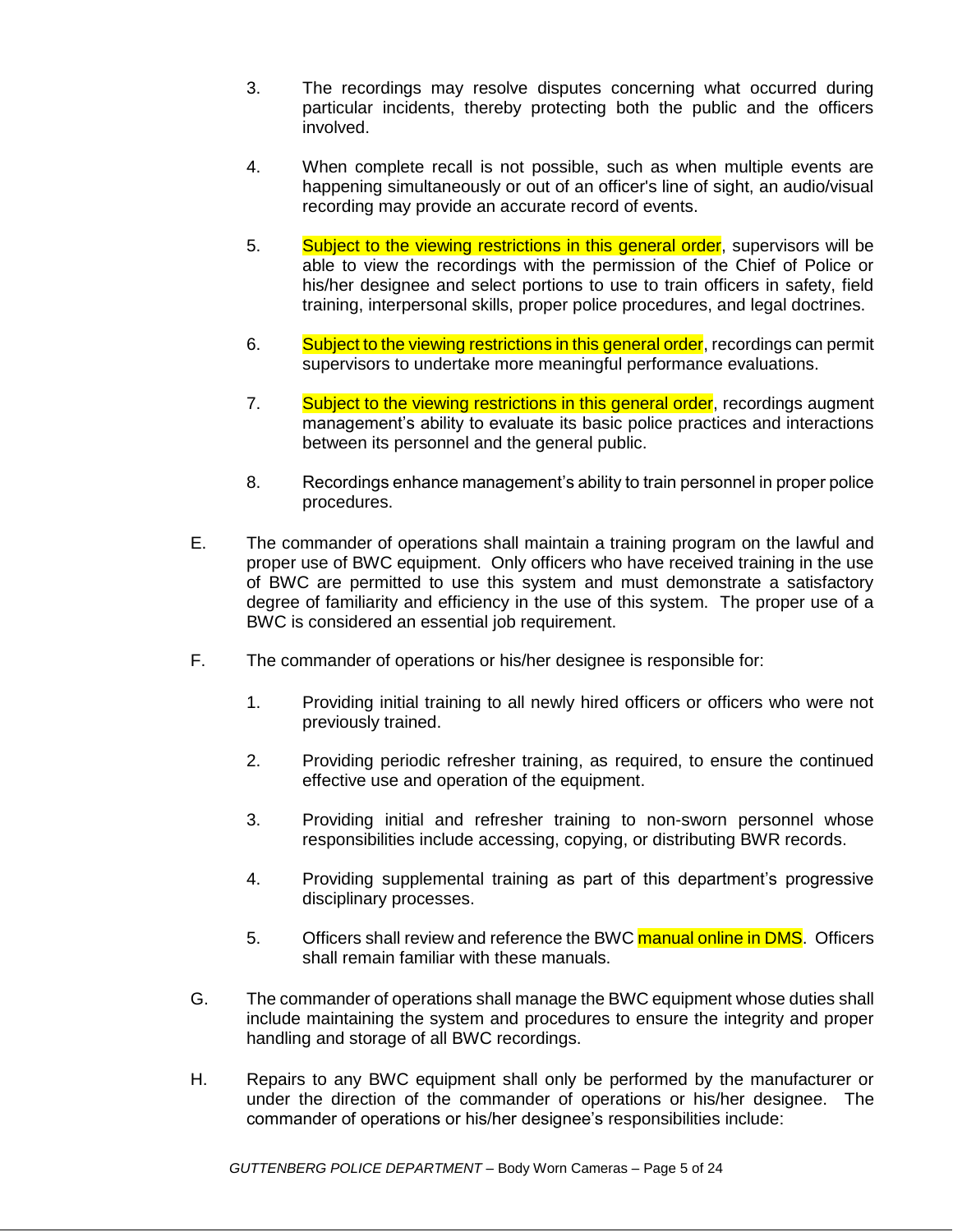- 1. Shall issue officers sued a login to the *Motorola cloud*. Officers shall not share their login or password with any other person.
- 2. Ensure that all recordings are uploaded to a secure data storage system in a timely fashion.
- 3. Prevent tampering with or deletion of recorded data both before and after downloading from the BWC and uploading to the storage system.
- 4. Ensure proper calibration and performance of the BWR equipment.
- 5. Incorporate changes, updates, or other revisions in general order and equipment.
- 6. Prevent unauthorized access to stored BWC recordings.
- 7. Document all instances where BWC recordings are accessed, viewed, copied, disseminated, or deleted; permit auditing of all instances where BWC recordings are accessed, viewed, copied, or deleted.
- 8. Authorize access to downloaded BWC files.
- 9. Maintain a record of all BWC serial numbers and assignments.
- 10. Set permission, authority levels, and tag/retention categories in the BWC system server.
- 11. Repair BWC equipment. Such repair shall only be performed by the manufacturer or under the direction of the commander of operations or his/her designee.
- 12. Review BWC internal audits to ensure compliance on the utilization of these devices in accordance with this general order. The commander of operations will be notified immediately if the system or audio/video recordings are compromised or accessed without proper authorization.
- 13. Prior to the destruction, erasing or deletion of any BWC recording, other than by automated retention, the commander of operations or his/her designee shall review the specific recording, as well as any relevant department investigation, supplemental reports, or any other reports in the case file to confirm proper retention schedule compliance.
- I. BWC is intended for official police department use only and are not to be used for frivolous or personal activities. Intentional misuse or abuse of the units will result in disciplinary action.
- J. All recording media, images, and audio are sole intellectual property of the Guttenberg Police Department and will not be copied, released or disseminated in any form or manner outside the parameters of this general order without the expressed written consent of the commander of operations.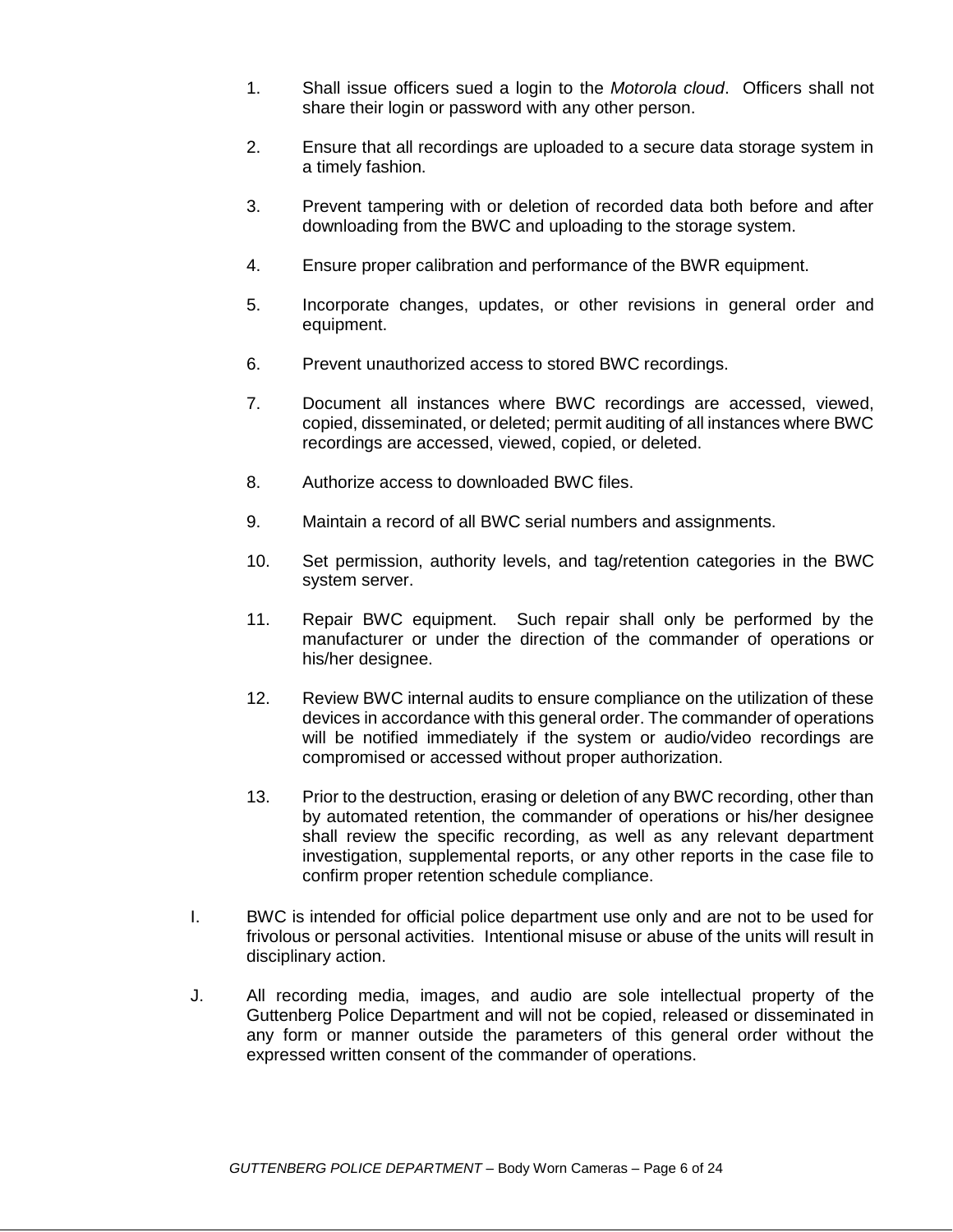- K. Under no circumstances will any member of the Guttenberg Police Department make a personal copy of any recorded event without the permission of the commander of operations. Release of recorded events will not be permitted without authorization of the Hudson County Prosecutor's Office or the Division of Criminal Justice.
- L. Officers will use only those BWCs approved and issued by the commander of operations. Such BWCs are not able to record images or conversations that cannot be seen or heard by the officer wearing the device without the expressed approval of the Hudson County Prosecutor's Office or the Division of Criminal Justice. Violations will be subject to disciplinary action, up to and including termination.
- M. BWCs shall be used only in conjunction with official law enforcement duties.
	- 1. Officers engaged in undercover operations or surveillance activities are not required to utilize BWC.
	- 2. The BWC shall not be used to record:
		- a. Encounters with undercover officers or confidential informants; or

b. Strip and body cavity searches; or

- c. When the officer is on break or otherwise engaged in personal activities; or
- d. In any location where individuals have a reasonable expectation of privacy, such as a restroom or locker room; or
- e. When the officer is involved in counseling sessions, guidance sessions, personnel evaluation interviews, or other supervisorsubordinate interaction; or
- f. When the officer is engaged in police union business; or
- g. Inside of schools, youth facilities, hospitals, medical facilities, or places of worship, unless directly related to an incident that warrants recording, see section III.B of this SOP; or
- h. While discussing criminal investigation strategies.

# 3. Officers are not required to wear and use a BWC:

- a. When engaged in hostage negotiations.
- b. When processing crime scenes.
- c. When conducting searches of cellphones, tablets, computers, or other electronic devices pursuant to a search warrant, when such items have already been seized and the search is performed at a location other than the premises of the initial search and seizure.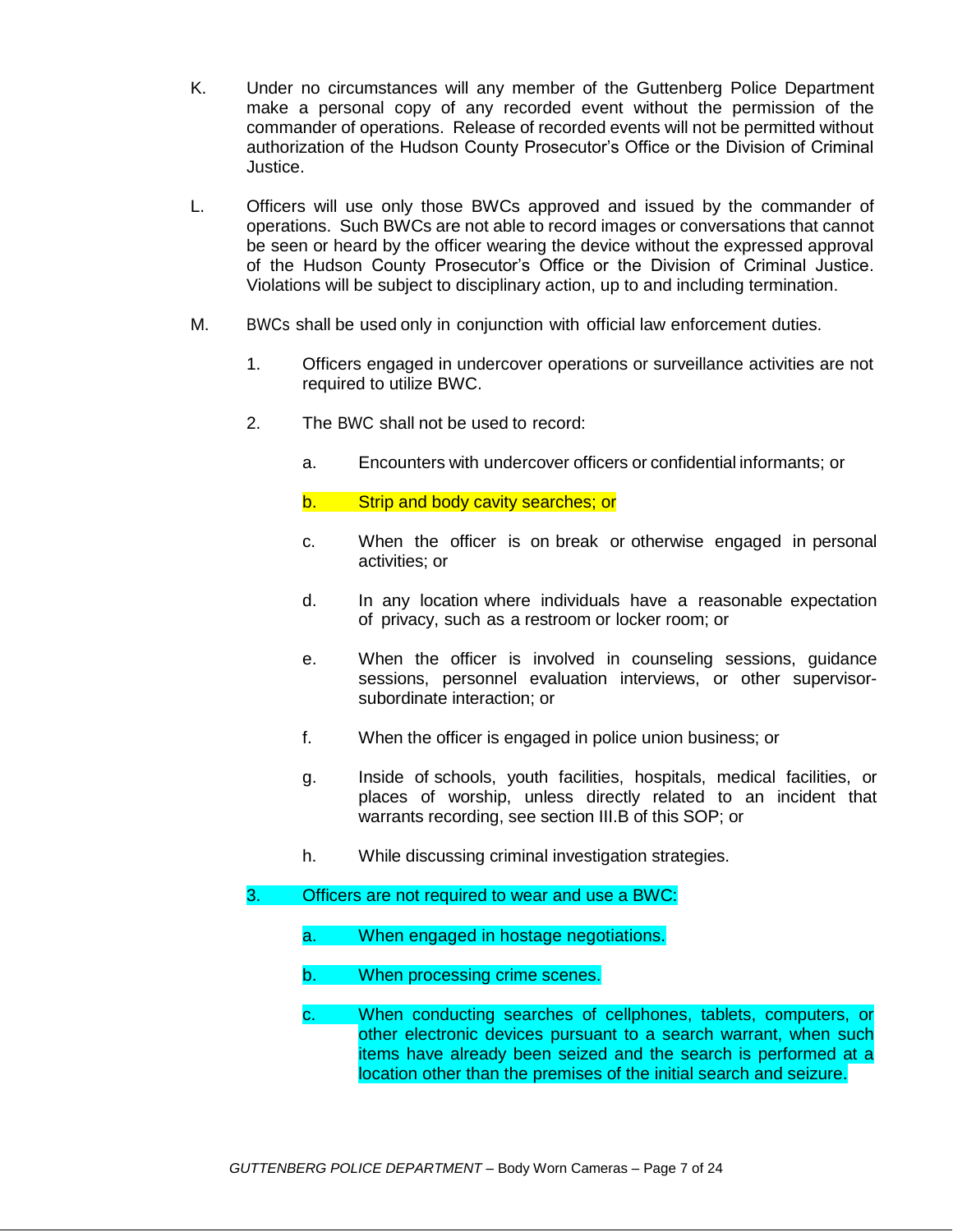- d. When conducting searches of cellphones, tablets, computers, or other electronic devices that are suspected to contain images of child sexual exploitation.
- 4. BWCs shall not be used surreptitiously.
- 5. BWCs shall not be used to gather intelligence information based on 1<sup>st</sup> Amendment protected speech, associations, or religion, or to record activity that is unrelated to a response to a call for service or a law enforcement or investigative encounter between a law enforcement officer and a member of the public, except in accordance with any applicable guidelines or directives promulgated by the New Jersey Attorney General.
- 6. This department will not tolerate the reliance by any officer on race, ethnicity, gender, gender identity, gender expression, sexual orientation, religion, economic status, age, culture, LGBTQ+ status, or any other immutable characteristic of a group or class of persons, in determining whether to activate or deactivate a BWC.

# **III. INCIDENTS TO RECORD**

- A. BWCs allow for a clearly documented, first-hand, and completely objective account of an incident and will produce the maximum amount of information regarding the incident to be captured. Therefore, all personnel assigned to or assisting in that event shall activate their BWC immediately upon acknowledging dispatch to a call for service or in the performance of a proactive event as soon as is safely possible.
- B. Except when otherwise restricted in this general order, officers shall video and audio record all law enforcement activity including any interaction with a civilian. However, if an immediate threat to the officer's life or safety makes activating the BWC impossible or dangerous, the officer shall activate the body worn camera at the first reasonable opportunity to do so. Examples of such required recordings include, but are not limited to:
	- 1. During all calls for service (involving those to which the officer is dispatched or volunteers).
	- 2. Any call for service related to a violation or suspected violation of possessing or consuming alcohol, marijuana, hashish, or cannabis item.
	- 3. Prior to civilian engagement and/or immediately upon observing circumstances supporting constitutional justification regarding self-initiated events.
	- 4. Conducting motor vehicle stops from the time of the stop until the stop is concluded, to include conducting or monitoring field sobriety tests.
	- 5. Assisting or backing up an officer on a call for service, on a motor vehicle stop, or with a civilian contact.
	- 6. During motor vehicle and foot pursuits.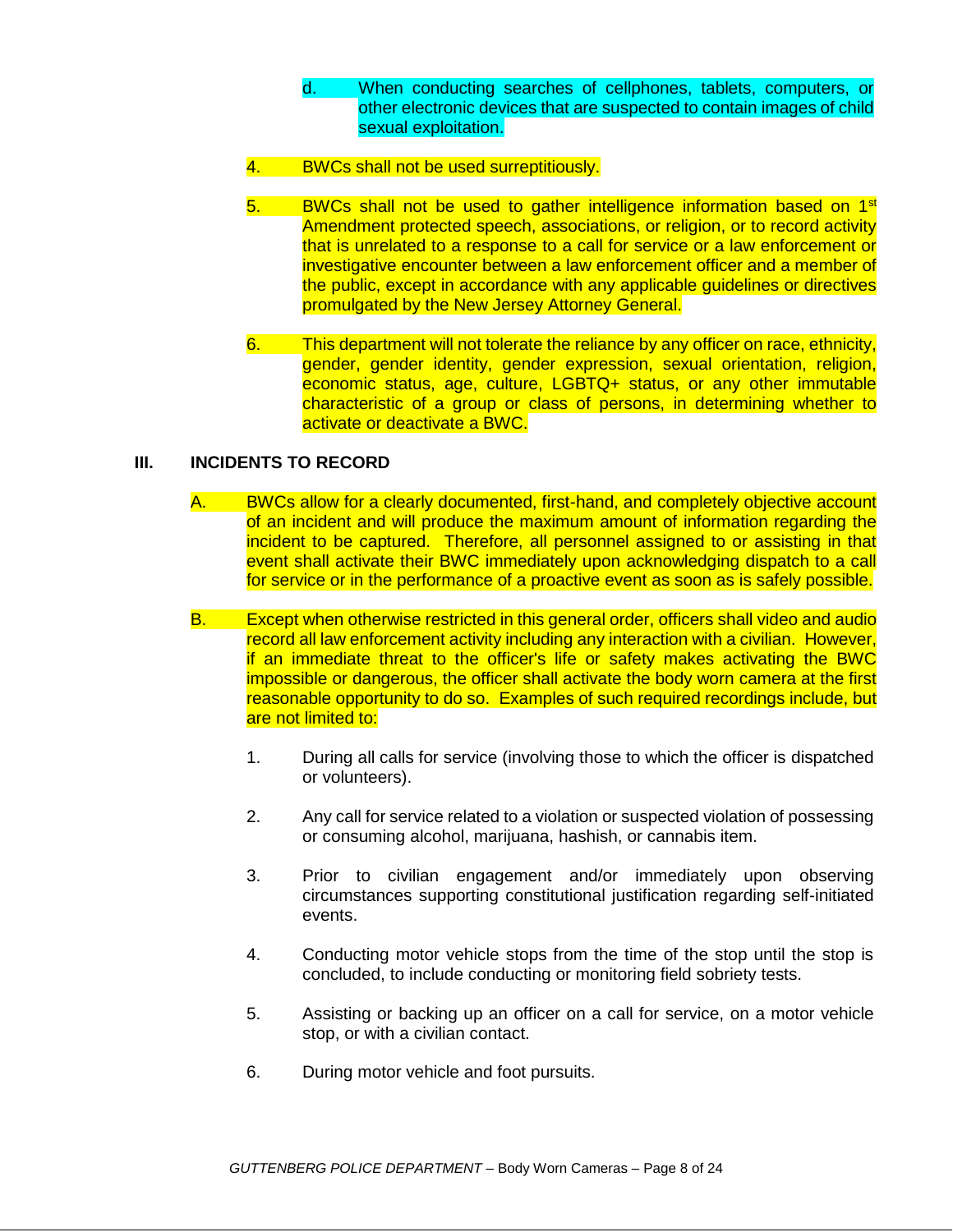- 7. During stationary police details, such as DWI checkpoints, car/truck inspections, seatbelt use checkpoints, extra duty assignments at ABC establishments where alcohol is consumed (e.g., ABC establishments, festivals, etc.) when police-civilian contact initiated.
- 8. Investigation of crash scenes, including interviews on the scene.
- 9. Investigation of crime scenes, but not crime scene processing.
- 10. Interviewing a witness in the course of investigating a criminal offense.
- 11. Investigating criminal violations (not to include undercover investigations or related surveillance activities).
- 12. Conducting domestic violence investigations.
- 13. Investigating an arson for witness and/or suspect identification.
- 14. Custodial interrogation of a suspect, unless the interrogation is otherwise being recorded in accordance with *Court Rule 3:17 (Electronic Recordation of Station House Interrogations).*
- 15. Out-of-court identifications (i.e., show ups, lineups).
- 16. Investigative detentions or officer-initiated pedestrian stops.
- 17. Conducting warrantless searches (all types, including protective frisks, consent, etc., but not strip or body cavity searches).
- 18. Search or arrest warrant service (entire service).
- 19. Making an arrest.
- 20. During arrestee/prisoner transports to police station, county jail, or other place of confinement, as well as hospitals or other medical care facilities and mental health facilities.
- 21. Drug recognition expert (DRE) evaluations.
- 22. Overdose and suspected overdose investigations.
- 23. Emotionally disturbed person investigations / encounters.
- 24. Crowd control, unruly crowds, strikes, picket lines, demonstrations or incidents requiring activation of the all-hazards or emergency operations plan.
- 25. When an officer uses force or constructive authority, or reasonably believes that constructive authority or force may be used in any encounter or situation not otherwise listed in this subsection based on specific and articulable facts warranting heightened caution (must be documented by narration on the recording and/or in any investigation report).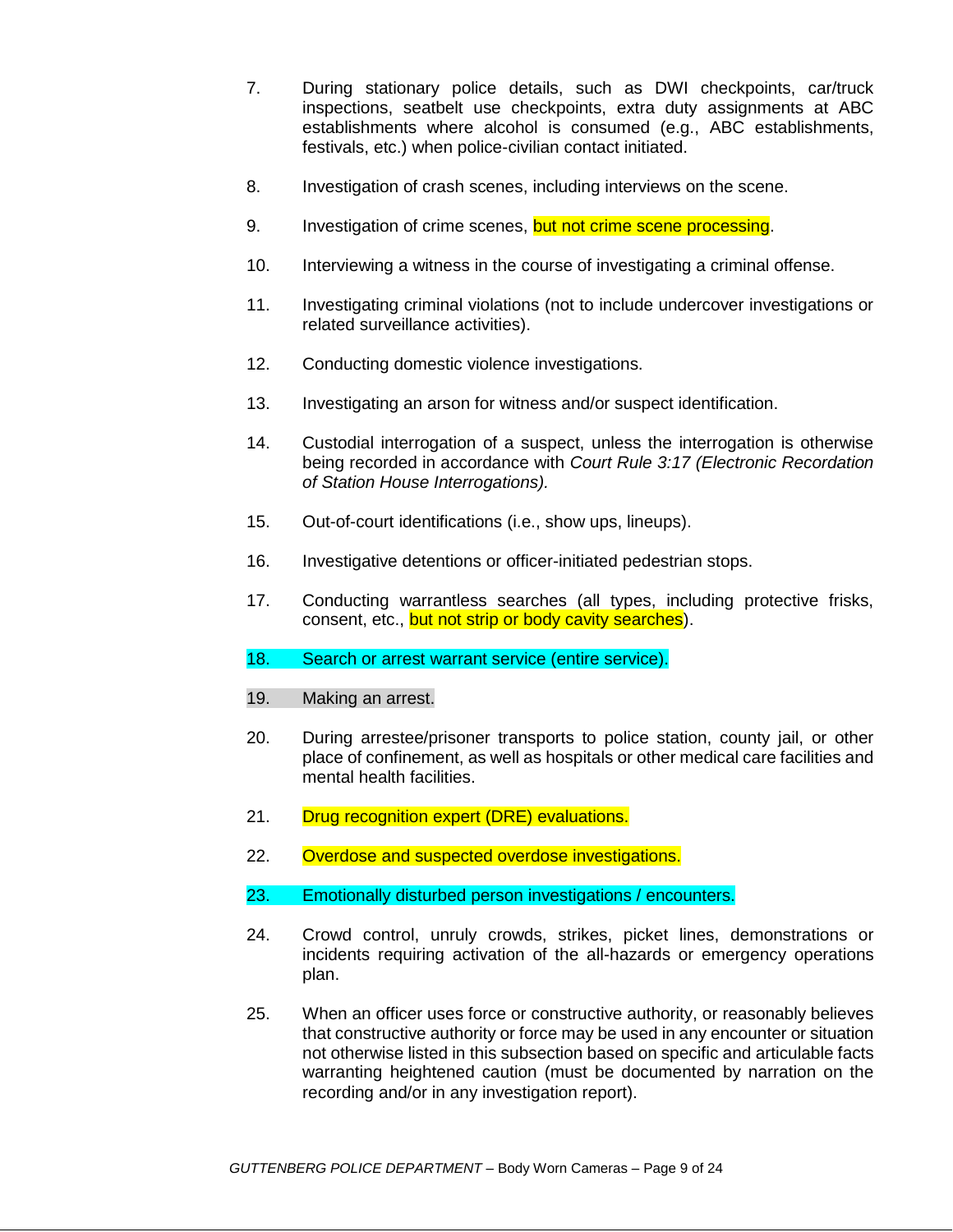- 26. Conducting welfare checks of residents and motorists (motorist aid) / community caretaking function.
- 27. An officer reasonably believes that any other officer on the scene has undertaken, or is engaged, in any of the foregoing police actions/activities.
- C. Notwithstanding any other provision of this general order, when an officer equipped with a BWC is dispatched to or otherwise goes to the scene of an incident knowing or reasonably believing that police deadly force has been or is being employed, or to a scene where an officer has requested emergency assistance (e.g., an officer in distress, shots fired, etc.), the officer shall activate his/her BWC before arriving at the scene when feasible.
- D. Notwithstanding any other provision of this general order, an officer while at the scene of a police deadly force event, a pursuit resulting in death or serious bodily injury, in-custody death incident, or the on-scene investigation of such events shall not deactivate his/her BWC unless instructed to do so by the independent investigator supervising the investigation of the deadly force incident pursuant to *Attorney General Law Enforcement Directive 2019-4.*
	- 1. Officers can deactivate their BWCs once they leave the scene of the incident.
	- 2. BWCs do not need to remain activated while officers are receiving medical evaluation, medical treatment, or have returned to headquarters.
	- 3. Once officers deactivate their BWCs in these instances, they shall surrender their BWCs to a supervisor, who shall submit them as evidence in accordance with this agency's general order on *Evidence and Property*.
- E. BWC shall remain activated for the entire duration of a public contact required in section III.B above until the officer has departed the scene and the officer has notified communications that the event is closed.
- F. When a BWC is activated to transport an arrestee/prisoner, it shall remain activated at all times while the BWC-equipped officer is in the presence of the arrestee and until the arrestee is secured in the processing room or a cell, or until custody of the arrestee has been transferred to county jail personnel, or until the arrestee is with hospital/medical/mental health personnel and the officer is no longer in the presence of the arrestee.
- G. When wearing a BWC, officers shall notify the subject of the recording that they are being recorded unless it is unsafe or unfeasible to provide such notification. Such notification shall be made as close to the inception of the encounter as is reasonably possible.
	- 1. Prior to entering a private residence, officers shall notify the occupant that the occupant is being recorded and, if the occupant requests the officer to discontinue use of the BWC, the officer shall immediately discontinue use of the BWC unless the officer is actively engaged in investigating the commission of a criminal offense, or is responding to an emergency, or reasonably believes that the officer will be required to use constructive authority or force.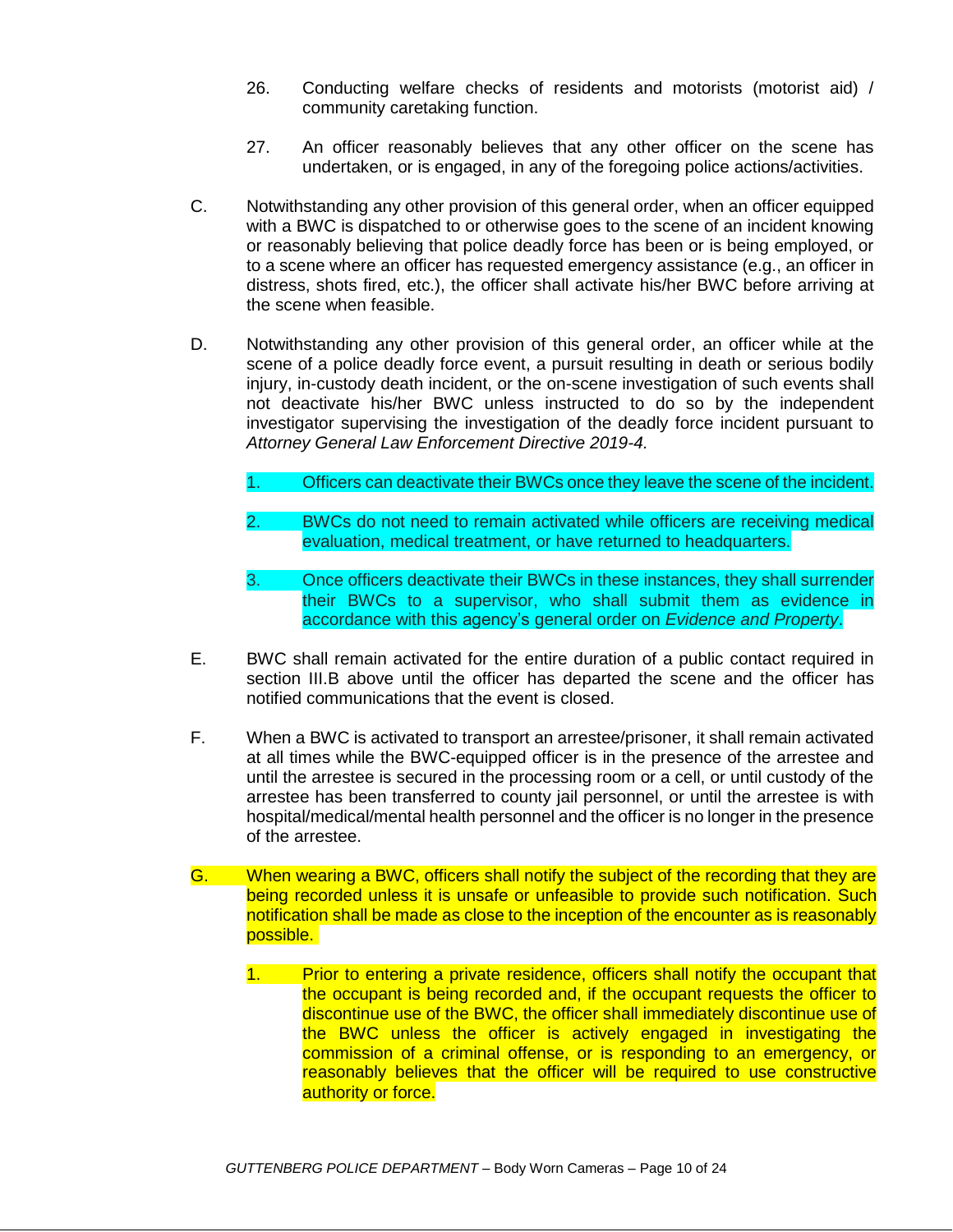- 2. When interacting with an apparent crime victim, officers shall, as soon as practicable, notify the apparent crime victim that he or she is being recorded and, if the apparent crime victim requests the officer to discontinue use of the BWC, the officer shall immediately discontinue use of the BWC.
- 3. When interacting with a person seeking to anonymously report a crime or assist in an ongoing law enforcement investigation, if the person requests that the officer discontinue use of the body worn camera, officers shall evaluate the circumstances and, if appropriate, discontinue use of the BWC.
- 4. If the officer decides not to provide notification of BWC activation because it is unsafe or unfeasible to do so, the officer shall document the reasons for that decision in the investigation report of the incident and/or by narrating the reasons on the BWC recording.
- 5. The failure to verbally notify a person pursuant to this section shall not affect the admissibility of any statement or evidence.
- H. If a civilian inquires of an officer whether the officer is equipped with a BWC, or inquires whether the device is activated, the officer shall answer truthfully unless the Hudson County Prosecutor's Office or the Division of Criminal Justice, has expressly authorized the officer to make a covert electronic recording.
	- 1. Officers may deactivate a BWC when a civilian conversing with the officer requests that the device be turned off under circumstances where it reasonably appears that the person will not provide information or otherwise cooperate with the officer unless that request is respected (e.g., prior to providing such information, the person indicates that he/she will only provide such information if it were not recorded; provided however, that the agreement to participate under that condition is itself recorded).
		- a. Officers shall not suggest to the person that the BWC should be deactivated, nor shall the officer ask the person whether he or she would prefer that the BWC be deactivated. Rather, the request for deactivation must be self-initiated by the civilian. The officer may explain the consequences of deactivation (e.g., evidence relevant to a criminal investigation will not be recorded).
		- b. In deciding whether to deactivate the BWC, the officer shall consider the privacy and safety interests of the person requesting deactivation, whether the encounter is occurring in the person's residence, and the need for the information or assistance that the person will provide is important to the investigation, yet is not critical, to require recording.
	- 2. **Officers may deactivate a BWC when a person, other than an arrestee, is** seeking emergency medical services for him or herself or another and requests that the BWC be deactivated. In deciding whether to de-activate the BWC, the officer shall consider the privacy interests of the person requesting deactivation and the person in need of medical assistance (e.g., a victim of an assault during a fight does not want to be recorded, etc.). However, in situations when an officer reasonably believes that the officer or another person is likely to use force, the BWC shall be re-activated as soon as it is safe and practicable to do so.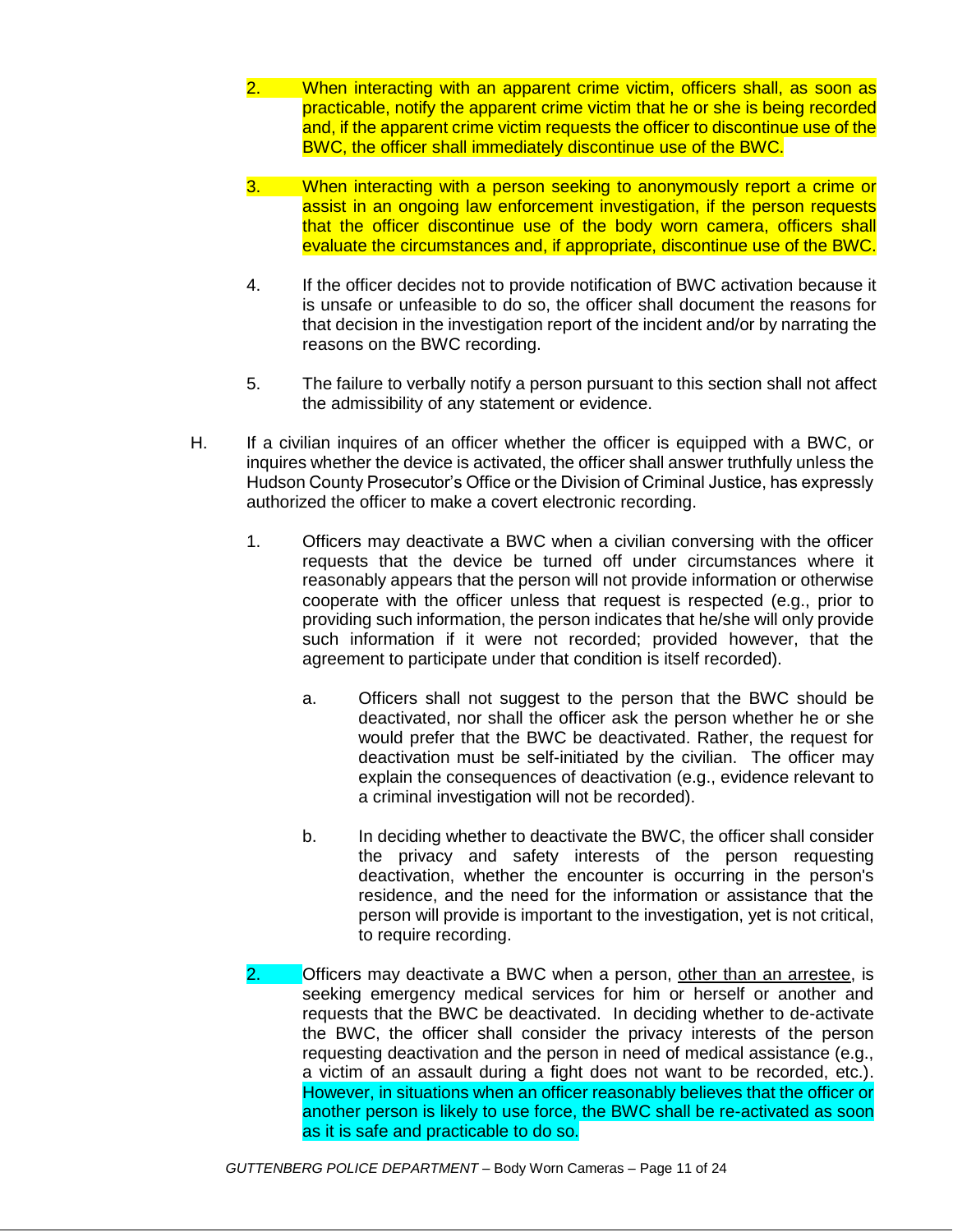- 3. When an officer deactivates a BWC:
	- a. The conversation between the officer and the civilian concerning the request for deactivation shall be electronically recorded; and
	- b. The officer before deactivating the BWC shall narrate the circumstances of the deactivation (e.g., "…*I am now turning off my BWC as per the victim's request..."*); and
	- c. The officer shall report the circumstances concerning the deactivation to their supervisor as soon as is practicable; and
	- d. The officer shall document the circumstances of the deactivation in any report concerning the incident under investigation, including the time of activation and/or deactivation.
- 4. If an officer declines a request to deactivate a BWC, the reasons for declining the request (e.g., the officer believes that there is a reasonable possibility that it may be necessary to use constructive authority or force during the encounter) must be memorialized on the recording and documented and shall be reported to their supervisor as soon as it is safe and practicable to do so.
	- a. In the event that the officer declines a deactivation request, the officer immediately shall inform the person making the request of that decision.
	- b. Officers are prohibited from misleading the person making the deactivation request into believing that the BWC has been turned off when in fact it is operating unless the Hudson County Prosecutor's Office, or the Division of Criminal Justice expressly has authorized covert recording.
- 5. Officers must deactivate a BWC when specifically authorized to do so by an assistant prosecutor for good and sufficient cause as determined by the assistant prosecutor. When an officer deactivates a BWC pursuant to this section, the officer shall narrate the circumstances of the deactivation indicating the assistant prosecutor who authorized the deactivation (e.g., *"…I am now turning off my BWC as per the instruction of assistant prosecutor (insert name).*").
- 6. Officers must deactivate/mute a BWC while participating in a discussion pertaining to criminal investigation strategy and planning (e.g., to consider what investigative techniques to pursue, such as what questions to pose to a suspect or witness, whether to summon a drug/explosives detection canine, whether to apply for a search warrant, whether to request permission to conduct a consent search, or to conduct another type of warrantless search, etc.), provided that the strategy/planning discussion is not conducted in the immediate presence of a civilian and further provided that the BWCequipped officer is not actively engaged in the collection of physical evidence (i.e., conducting a search). When an officer deactivates a BWC pursuant to this section, the officer shall narrate the circumstances of the deactivation (e.g., *"…I am now turning off my BWC to discuss investigative strategy with my supervisor.*").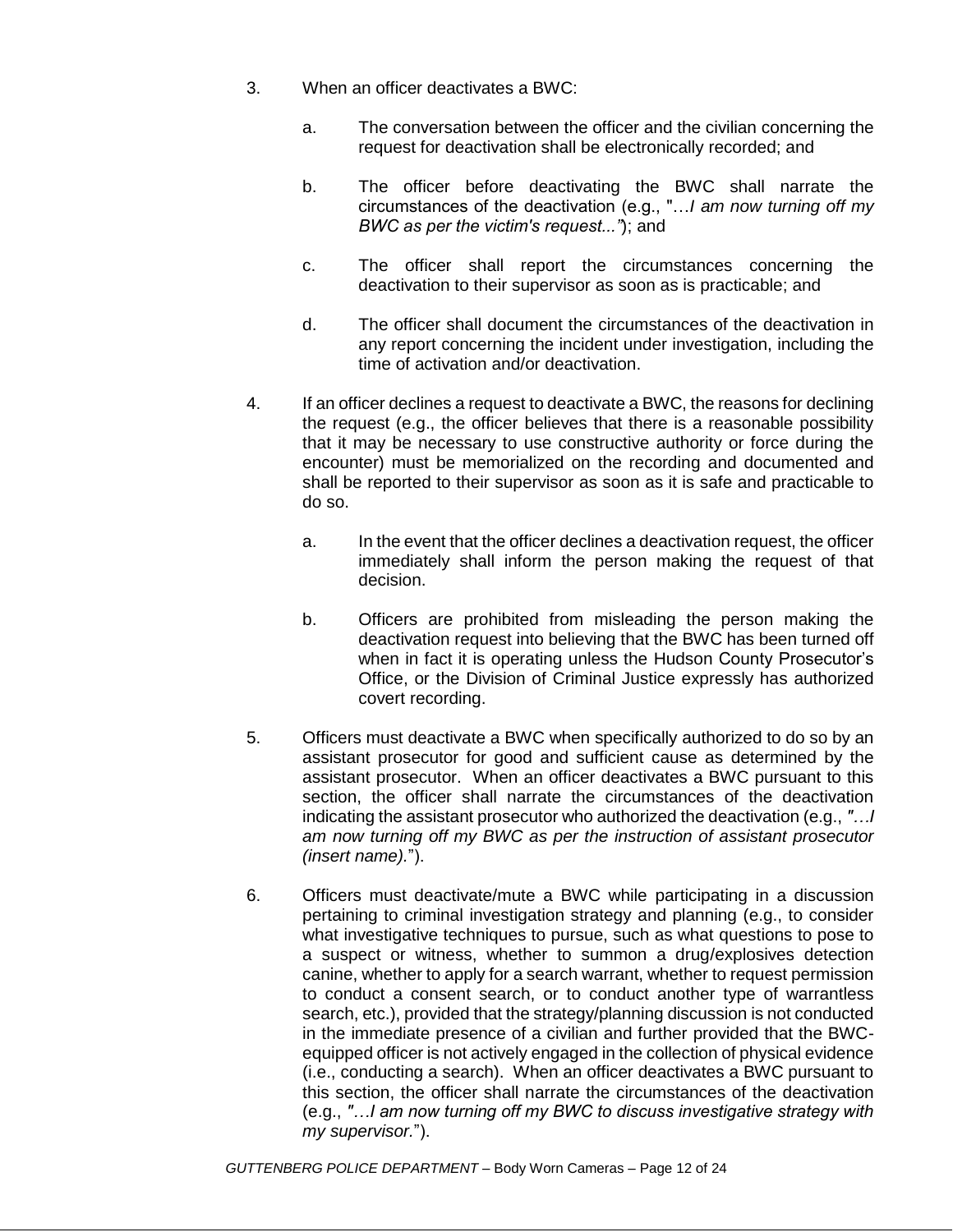- 7. If an officer is required to deactivate the BWC when entering a school, house of worship, health care facility, substance abuse treatment center, etc., the officer shall narrate the reason for deactivation (e.g., "…*I am entering a school building where children are present...*"). The BWC shall be reactivated as soon as it is safe and practicable to do so if and when the circumstances requiring deactivation no longer exist (e.g., the officer is conversing with an adult as part of a criminal investigation while in a place within the school where children would not be in view of the BWC).
- 8. In the event that a BWC captures the image of a patient in a substance abuse treatment facility, the commander of operations or his/her designee shall notify the Hudson County Prosecutor or his/her designee to ensure compliance with all applicable federal laws and regulations providing for the confidentiality of substance abuse treatment information (42 USC § 290dd-2, 42 CFR §23.1 to 23.41). The recording shall not be accessed without the permission of the Hudson County Prosecutor or his/her designee. (Note that destruction of the recording would be inappropriate until it has been determined that it had not captured exculpatory information that must be provided to a defendant in discovery.)
- 9. In any instance where a BWC was deactivated pursuant to this section, the device shall be reactivated as soon as it is safe and practicable to do so if and when the circumstances justifying deactivation no longer exist (e.g., the interview of the person requesting deactivation is completed, etc.) and the officer would otherwise be required to activate the BWC.
- I. Officers shall not activate a BWC, and shall deactivate a BWC that has been activated, if the officer knows or reasonably believes that the BWC would capture the image of an undercover officer or confidential informant or otherwise would pose a risk to the safety of an undercover officer or confidential informant, unless such activation is expressly authorized by a supervisor, or unless the exigency of the situation and danger posed to an officer (e.g., active shooter, actual use of police force, officer in distress, etc.) require that the encounter/incident be recorded, in which event the officer shall inform their supervisor that the image of an undercover officer or confidential informant was recorded. The BWC shall be activated/reactivated as soon as it is safe and practicable to do so if and when the risk of capturing the image of an undercover officer or confidential informant no longer exists.
- J. Officers shall not activate a BWC while in a courtroom during court proceedings, unless the officer is responding to a call for service or is authorized to use constructive force or authority, or unless the judge presiding expressly authorizes such activation.
- K. BWCs shall be deactivated or removed while in the ALCOTEST area when the ALCOTEST device is being used. Nothing herein shall be construed to preclude the use of a BWC to record the behavior of a person arrested for driving while intoxicated other than while the person is in the ALCOTEST area while the ALCOTEST device is being operated. If this provision requires deactivation of a BWC, the officer shall narrate the reasons for deactivation (e.g., "…*I am deactivating the BWR because the suspect is about to take a breath test."*), and the BWC shall be reactivated when safe and practicable to do so following the completion of the breath testing operation.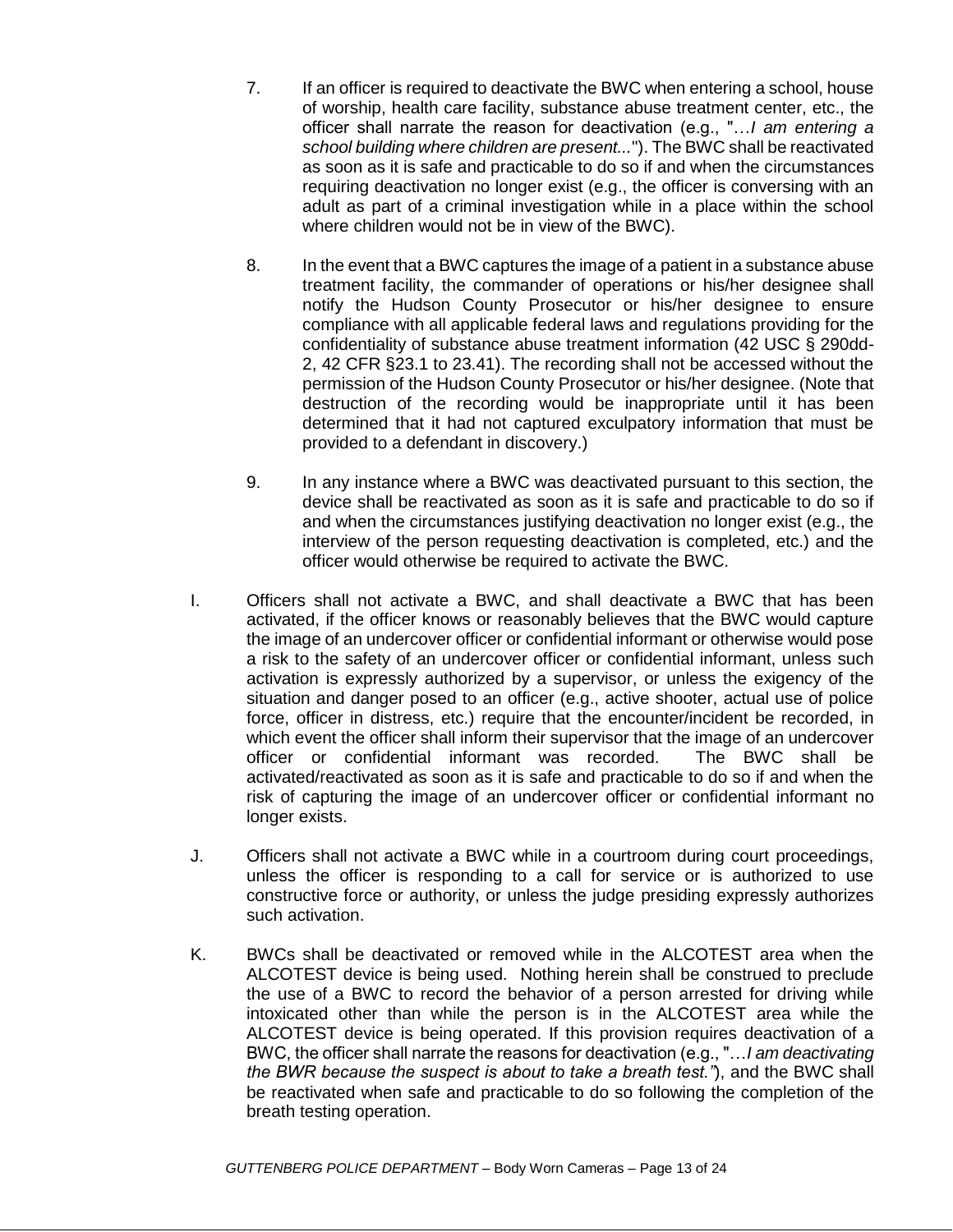- L. When a BWC is activated, officers are encouraged to provide narration where practical and appropriate in an effort to augment the value of the recording and to provide clarity for the viewer.
- M. Non-law enforcement personnel shall not be allowed to review the recordings at the scene of contact. Officer complaints shall be handled in accordance with the policies set forth in this department's general order on *Internal Affairs*. All other requests to view and/or obtain footage by the public shall be handled in accordance with section V of this general order.

### **IV. OFFICER AND SUPERVISORY RESPONSIBILITIES**

- A. BWC will be assigned to all officers including SLEO personnel.
- B. Uniformed patrol officers shall wear and use the BWC consistent with the requirements and restrictions in this general order when engaging in patrol duties. BWCs shall be utilized daily.
	- 1. Officers are not required to activate their BWCs in police headquarters unless they are investigating a walk-in complaint, making an arrest, or other similar related functions.
	- 2. Detectives and administrative officers shall wear BWCs when conducting arrests and while engaged in field duties (e.g., patrol coverage, search warrant executions, raids, etc.) consistent with the requirements and restrictions in this general order.
	- 3. BWCs shall be worn and used on all extra duty assignments except for assignments involving only traffic control.
	- 4. Officers shall also wear and use a BWC consistent with this general order when:
		- a. On aggressive driving, DWI interdiction assignments, or other proactive enforcement team.
		- b. When assigned to front desk assignments and interacting with the public on a law enforcement matter.
		- c. When assigned to or assisting any tactical team in the field.
		- d. When assigned to duties at demonstrations or potential civil disturbances.
- C. When not in use, BWCs shall be stored in the designated docking stations in the roll call room. The docking stations permit recharging of the BWC units and downloading of data to the Motorola cloud.
- D. All officers assigned a BWC are responsible for its use and maintenance during their tour of duty.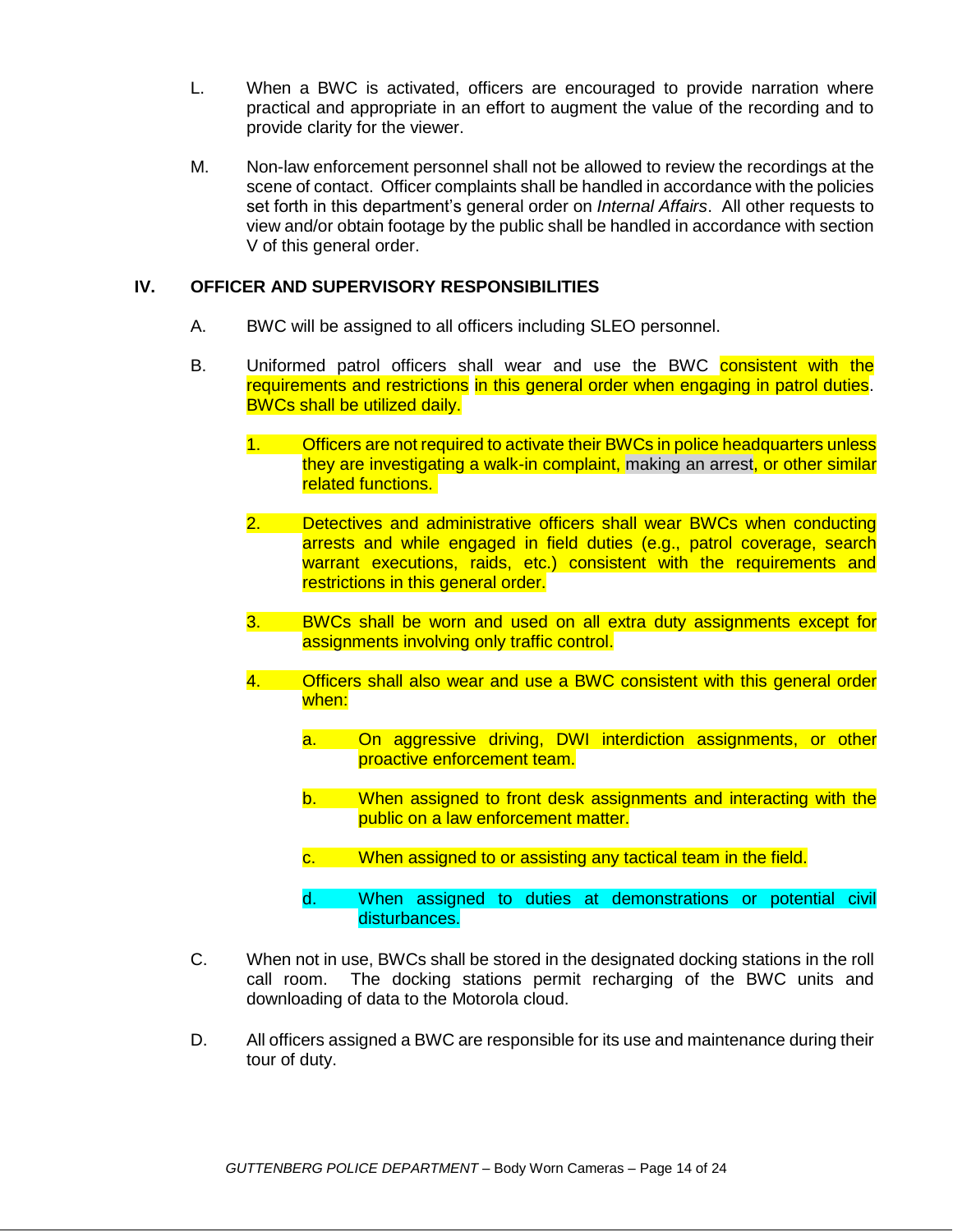- E. BWRs shall be worn on the outer-most garment. It will be secured to the garment using the mount/clip supplied by the manufacturer that is part of the BWC equipment. The BWC will be positioned high on the center of the chest at badge level, head, or collar, facing the officer's point of view. Officers are responsible to ensure the BWC remains in a position to allow the recording of an encounter or incident to the extent possible.
- F. Prior to beginning a shift, officers assigned a BWC will ensure its readiness by conducting an operational inspection. Officers shall also inspect BWCs at the conclusion of each shift to ensure system integrity.
	- 1. When conducting the pre-shift inspection, the officer shall activate the BWC and verbally state the date, that a pre-shift inspection is being conducted, and that a test is being performed on the unit.
	- 2. The results of the inspection, including any malfunctions or deficiencies, shall be noted in CAD.
	- 3. Any problems preventing the use of the unit during the shift will be reported to a supervisor and a CAD record generated noting the details of the problem. A copy of the CAD record shall be forwarded to the commander of operations.
	- 4. Problems that cannot be remedied will be reported to the commander of operations.
	- 5. Officers will dock their BWC for download to a docking station upon completion of their shift.
- G. When any officer captures video/audio footage involving any part of an arrest or significant event, officers will tag the recording with the incident number and the defendant's name and type/write the letters *BWC* (including BWC number) in all capital letters at the end of the report to signify that video/audio is available for the case. BWC recordings are not a replacement for written reports. Under no circumstances shall officers simply refer to a BWC recording on a report instead of detailing the facts and circumstances of their investigation/observations.
- H. Any officer equipped with a BWC, who responds or is involved in a criminal investigation, shall complete the appropriate report, in a timely manner, as to his/her activities, which shall include, at a minimum, the time the recording was activated, and the time the recording was de-activated. Officers shall also ensure that the pertinent RMS record is annotated with an entry noting a BWC was used.
- I. Officers shall uniformly tag their recordings during their assigned shift or at the conclusion of their shift in the *Motorola cloud*. Officers are required to enter specific information for each uploaded BWC recording.
	- 1. Alarm burglar, fire, commercial, residential.
	- 2. Area check.
	- 3. Arrest.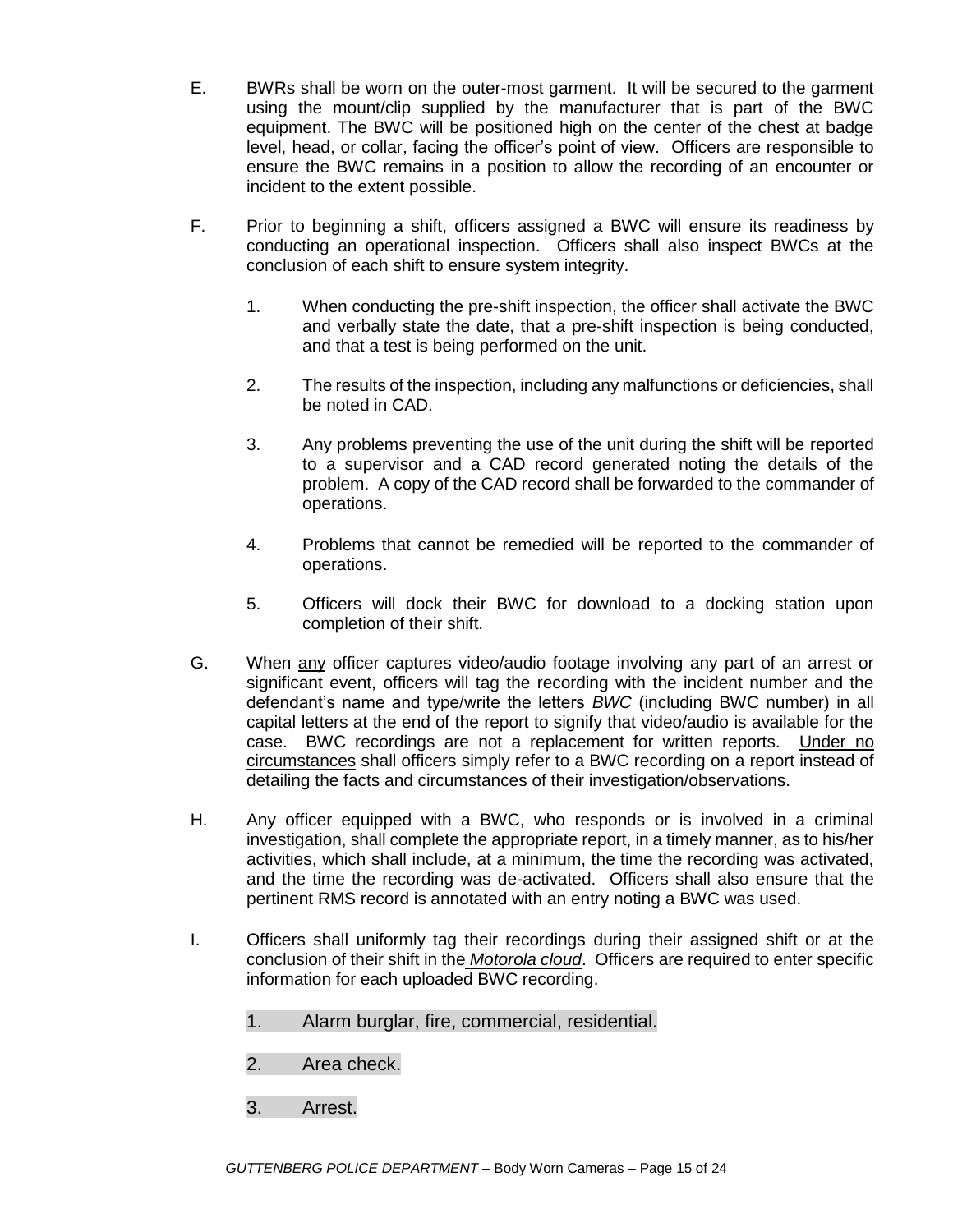- 4. Assist other agency.
- 5. Civilian contact.
- 6. Crash investigation.
- 7. Domestic violence.
- 8. DWI.
- 9. Homicide / attempted homicide.
- 10. Investigation other.
- 11. Medical call / EDP.
- 12. Missing person.
- 13. MV stop summons.
- 14. MV stop warning.
- 15. Officer injury.
- 16. Parking complaint.
- 17. Request for police.
- 18. Sex Crime.
- 19. Sensitive.
- 20. Test.
- 21. Use of force.
- 22. Vehicle inspection.
- J. To identify BWC recordings that may raise special privacy or safety issues, officers shall appropriately tag recordings that:
	- 1. Captured a law enforcement incident, as defined in *New Jersey Attorney General Directive 2019-4*:
		- a. Any use of force by a law enforcement officer resulting in death or serious bodily injury.
		- b. Any use of deadly force (including the discharge of a firearm) by a law enforcement officer, regardless of whether such force resulted in injury.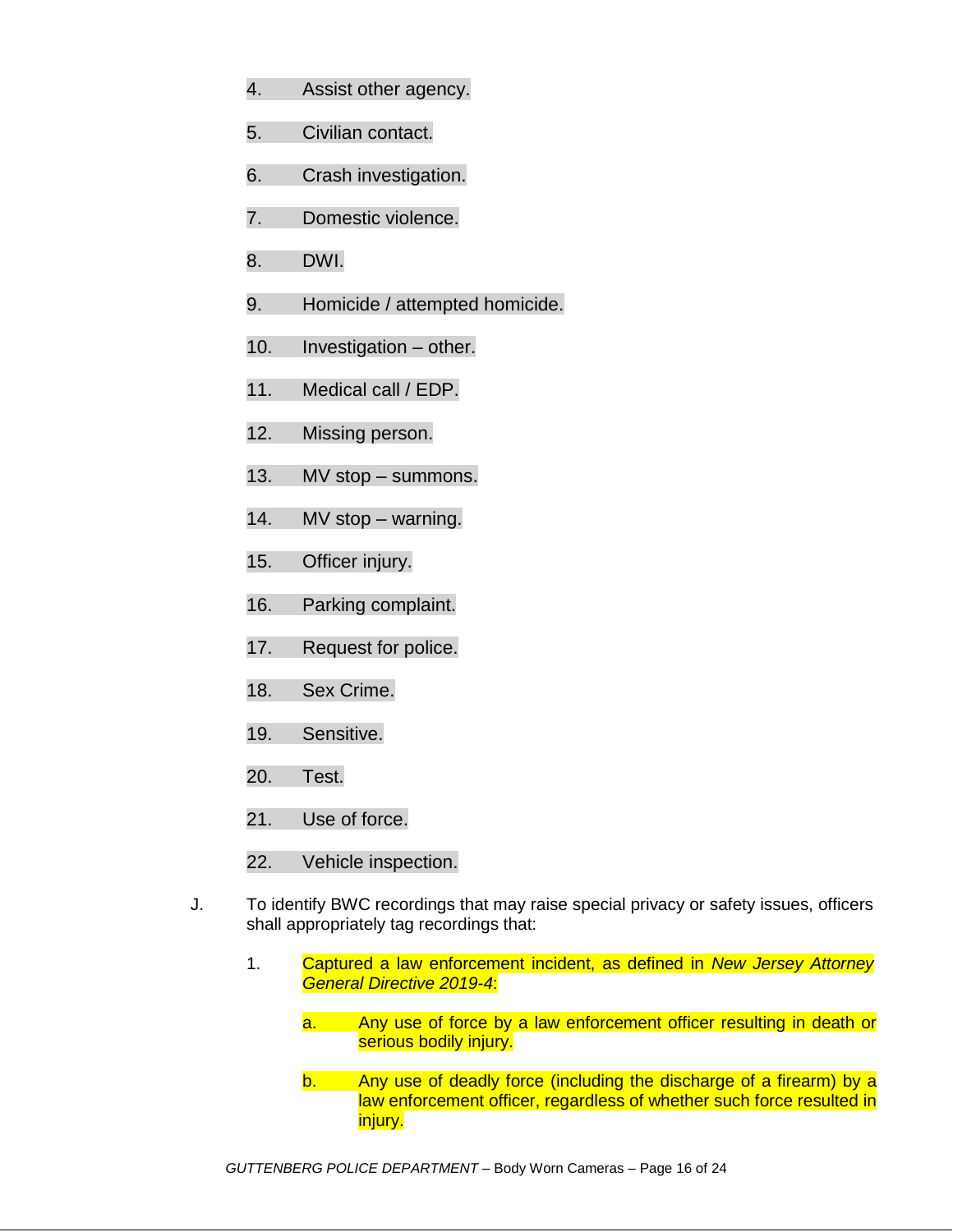- c. The death of any civilian during an encounter with a law enforcement officer; and
- d. The death of any civilian while in the custody of law enforcement.
- 2. Captured the image of a victim of a criminal offense; or
- 3. Captured the image of a juvenile; or
- 4. Were made in a residence (e.g., a home, apartment, dormitory room, hotel/motel room, etc.), a school or youth facility, a healthcare facility or medical office, a substance abuse or mental health treatment facility, or a place of worship; or
- 5. Captured a conversation with a person whose request to deactivate the BWC was declined; or
- 6. Captured a special operations event or execution of an arrest and/or search warrant where confidential tactical information may have been recorded; or
- 7. Captured the image of an undercover officer or confidential informant; or
- 8. Captured the screen of a law enforcement computer monitor that is displaying confidential personal or law enforcement sensitive information.
- K. Supervisors are responsible for ensuring that on-duty officers are equipped with functioning BWCs at the beginning of each shift.
	- 1. Supervisors will conduct random formal reviews of selected recordings to assess officer performance as well as to flag video/audio that may be appropriate for training purposes using a *Supervisory Review of Digital Video/Audio Recording Form*.
	- 2. Supervisors shall formally review all instances when a BWC is deactivated prior to the conclusion of an incident and forward the documented review through the chain of command to the commander or operations or his/her designee using a *Supervisory Review of Digital Video/Audio Recording Form*.
	- 3. If an internal affairs complaint is associated with a recorded event, or an officer believes an incident may generate an internal affairs complaint, the supervisor will label the video/audio for indefinite retention.
	- 4. As part of the meaningful review process, supervisors shall review all BWC footage involving the below, unless restricted in section V of this general order using a *Supervisory Review of Digital Video/Audio Recording Form*:
		- a. Use of force; and
		- b. Motor vehicle and foot pursuits; and
		- c. Officer involved collisions; and
		- d. Officer involved injuries.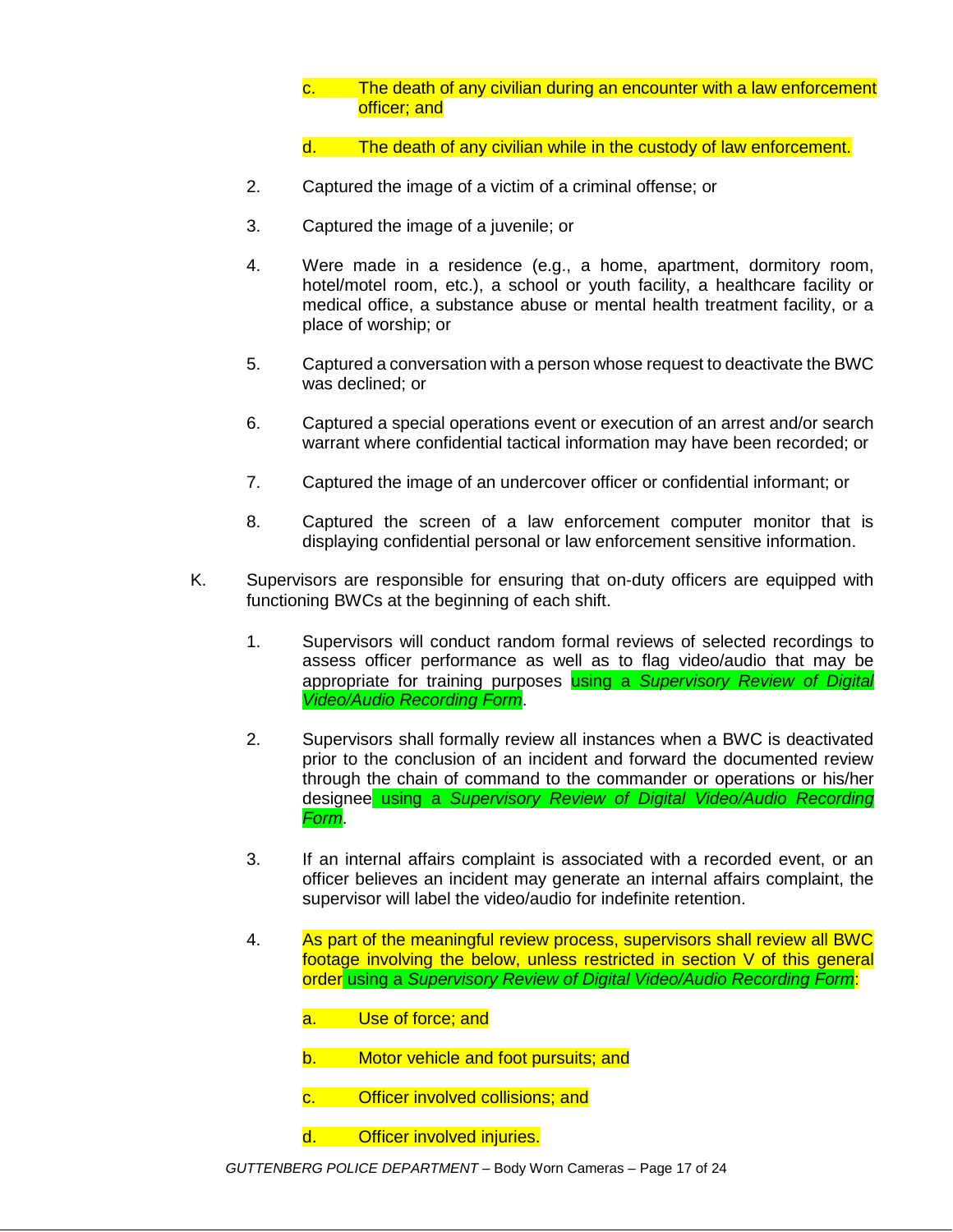### **V. RECORDS RETENTION AND REVIEW**

- A. Viewing of BWC events is strictly limited to authorized employees of this department. Viewing by any other person is prohibited unless authorized by the commander of operations, his/her designee, or consistent with the provisions of this general order.
- B. BWC recordings shall not be divulged or used for any commercial or other non-law enforcement purpose.
- C. No law enforcement officer or civilian employee of this agency shall access, view, copy, disseminate, or otherwise use a BWC recording except for an official purpose as specified in this section. Access to and use of a stored BWC recording is permitted only:
	- 1. When relevant to and in furtherance of a criminal investigation or prosecution.
	- 2. When relevant to and in furtherance of an internal affairs investigation.
	- 3. When relevant to and in furtherance of a management review process to identify circumstances indicating possible police misconduct, or to determine the existence of a pattern or practice of possible misconduct.
	- 1. To assist the officer whose BWC made the recording in preparing his/her **own** substantive police report, providing a statement, or submitting to an interview.

| a. | Except:      |                                                                                                                                                                                                                                                                                                                                     |
|----|--------------|-------------------------------------------------------------------------------------------------------------------------------------------------------------------------------------------------------------------------------------------------------------------------------------------------------------------------------------|
|    | 1)           | The incident involves the use of force by the officer, when the<br>officer knows or should know that the use of force resulted in<br>significant or serious bodily injury or death; or                                                                                                                                              |
|    | $\mathbf{2}$ | The incident involved the discharge of a firearm or any use of<br>deadly force by the officer (see this agency's SOP on Use of<br>Force); or                                                                                                                                                                                        |
|    | 3)           | The incident involved the death of a person while in law<br>enforcement custody; or                                                                                                                                                                                                                                                 |
|    | 4)           | The incident involved the death of a person during an<br>encounter with a law enforcement officer; or                                                                                                                                                                                                                               |
|    | 5)           | An incident the officer knows or has been advised is or will be<br>the subject of an internal affairs or civilian complaint relating<br>to the officer's use of force, bias, or dishonesty.                                                                                                                                         |
| b. |              | Whenever an officer reviews or receives an accounting of a BWC<br>recording prior to the creation of any report, statement, or interview,<br>the officer shall acknowledge that prior review or receipt of an<br>accounting of the BWC recording either verbally or in writing within<br>each such report, statement, or interview. |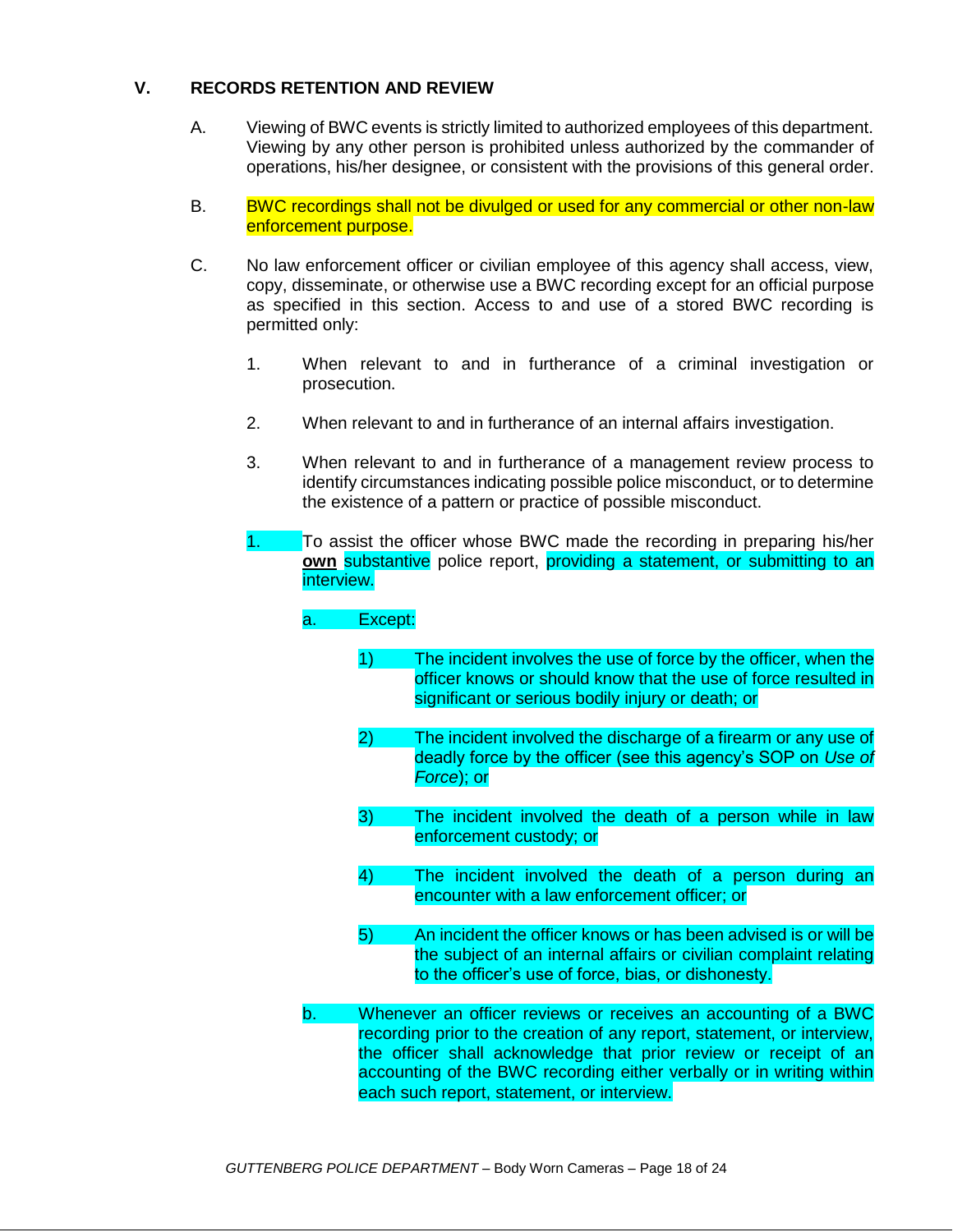- 1) The officer shall document each BWC recording that was reviewed and the date of the review.
- 2) If the officer received an accounting of a BWC recording, the officer shall document the name of each person who provided an accounting of the BWC recording, the date of the accounting, and the specific BWC recording for which an accounting was provided.
- c. Officers shall only be permitted to review or receive an accounting of such BWC recordings once the investigating entity concludes that (a) the officer has in fact completed the specified incident memorialization and (b) the officer's review or receipt of an accounting of the BWC recording will not otherwise interfere with the ongoing investigation.
	- 1) In cases subject to *Attorney General Directive 2019-4*, the independent investigator is the investigating entity.
	- 2) In all other cases, the Chief of Police or his/her designee is the investigating entity.
	- 3) The appropriate investigating entity shall document the authorization to review or receive an accounting of a BWC of a specified incident.
- 4. When relevant to a supervisor's review of an officer's actions as part of the supervisory process authorized by the agency.
- 5. To show to a civilian who intends to file a complaint against an officer to demonstrate what actually occurred during the encounter so that the person can make an informed decision whether to file the complaint; *(NOTE: It is the policy of this department to show footage of the prospective complaints unless doing so would interfere with an ongoing investigation, threated the safety or privacy interests of other individuals who appear on the recording, or is otherwise prohibited under this general order);*
- 6. Non-law enforcement personnel *shall not* be allowed to review the recordings at the scene of contact. Officer complaints shall be handled in accordance with the policies set forth in this department's general order on *Internal Affairs*.
- 7. To comply with the state's discovery obligations in prosecutions pursuant to the Rules of Court:
	- a. Such request must be specific and on the proper instrument *(i.e., subpoena, discovery request, etc.)*.
	- b. Only those portions of the recording pertinent to the request shall be forwarded (DVD or hyperlink).
	- c. The Guttenberg Police Department reserves the right to redact recordings as applicable by law.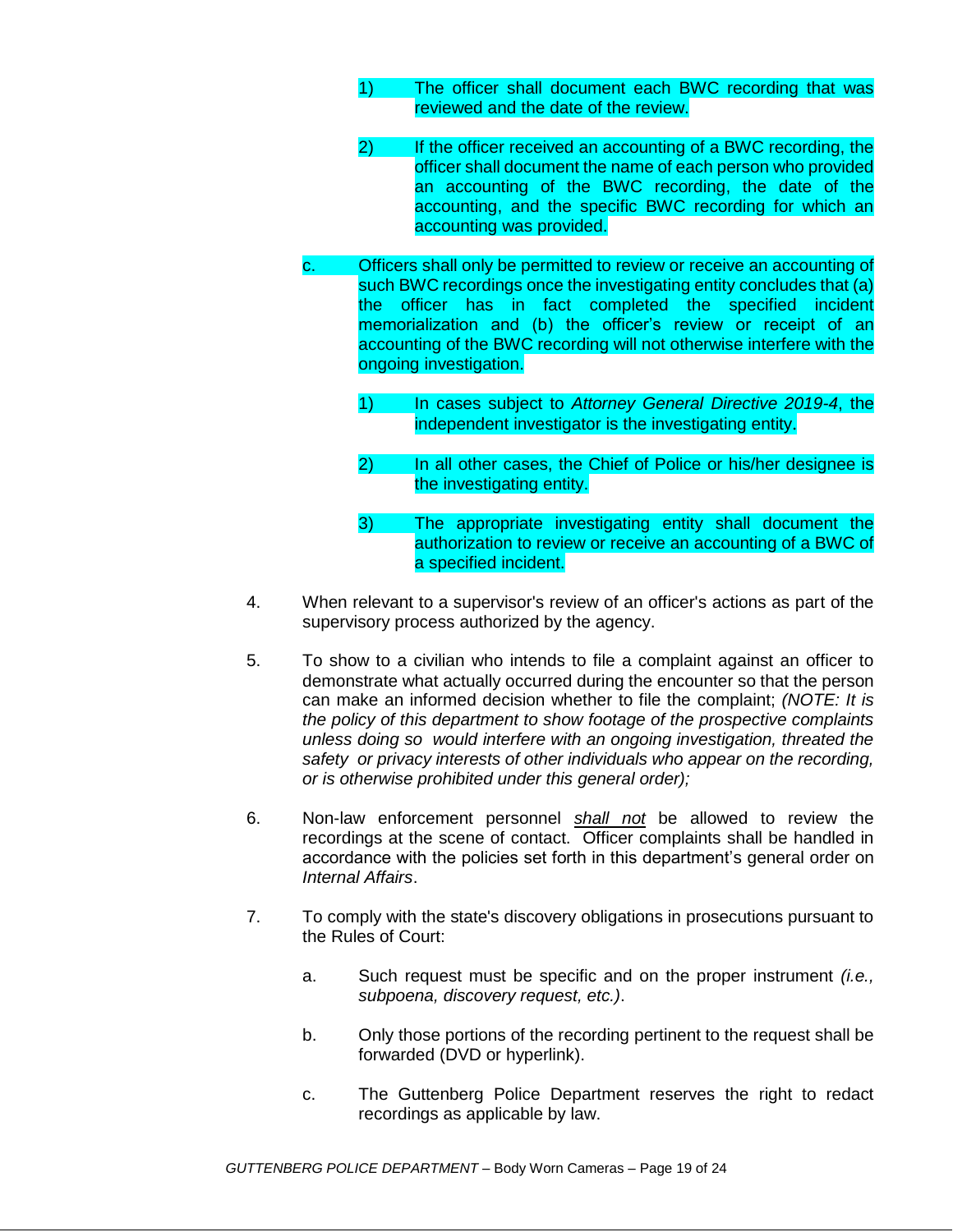- a. NOTE: when providing discovery in a domestic violence matter, ensure that the recording is reviewed prior to release to verify that there is no confidential information that should be redacted.
- b. This confidential information includes, but is not limited to, the location where the victim is being sheltered or contact phone numbers for those assisting the victim, etc.
- d. All requests for copies or review of BWC recordings are subject to the fee requirements of the prevailing ordinance.
- 8. To comply with any other legal obligation to turn over the recording to a person or entity.
- 9. To show or disseminate the recording to a civilian or a non-law enforcement entity, or to disseminate it to the public, where the Hudson County Prosecutor or his/her designee, or Director of the Division of Criminal Justice or his/her designee, determines that disclosure to that person, entity, or the public is warranted because the person's/entity's/public's need for access outweighs the law enforcement interest in maintaining confidentiality.
- 10. Solely and exclusively for internal training purposes, provided that the recording is edited so that the identity of individuals depicted in the recording cannot be determined by persons viewing the training video, unless the depicted individuals have consented to the recording being used for training purposes:
	- a. Note: consent is not required from Guttenberg police officers appearing in the recording.
	- b. Recordings retained beyond 180 days solely and exclusively for training purposes shall not be admissible as evidence in any criminal or civil legal or administrative proceeding.
- 11. To conduct an audit to ensure compliance with this general order.
- 12. To enhance officer and public safety by providing intelligence information in preparation for a raid/warrant execution (e.g., by providing information about the layout of a premises to be searched), when such use is approved by the Hudson County Prosecutor or his/her designee.
- 13. Any other specified official purpose where the Hudson County Prosecutor or his/her designee finds in writing that good and sufficient cause exists to authorize access to a particular BWC recording.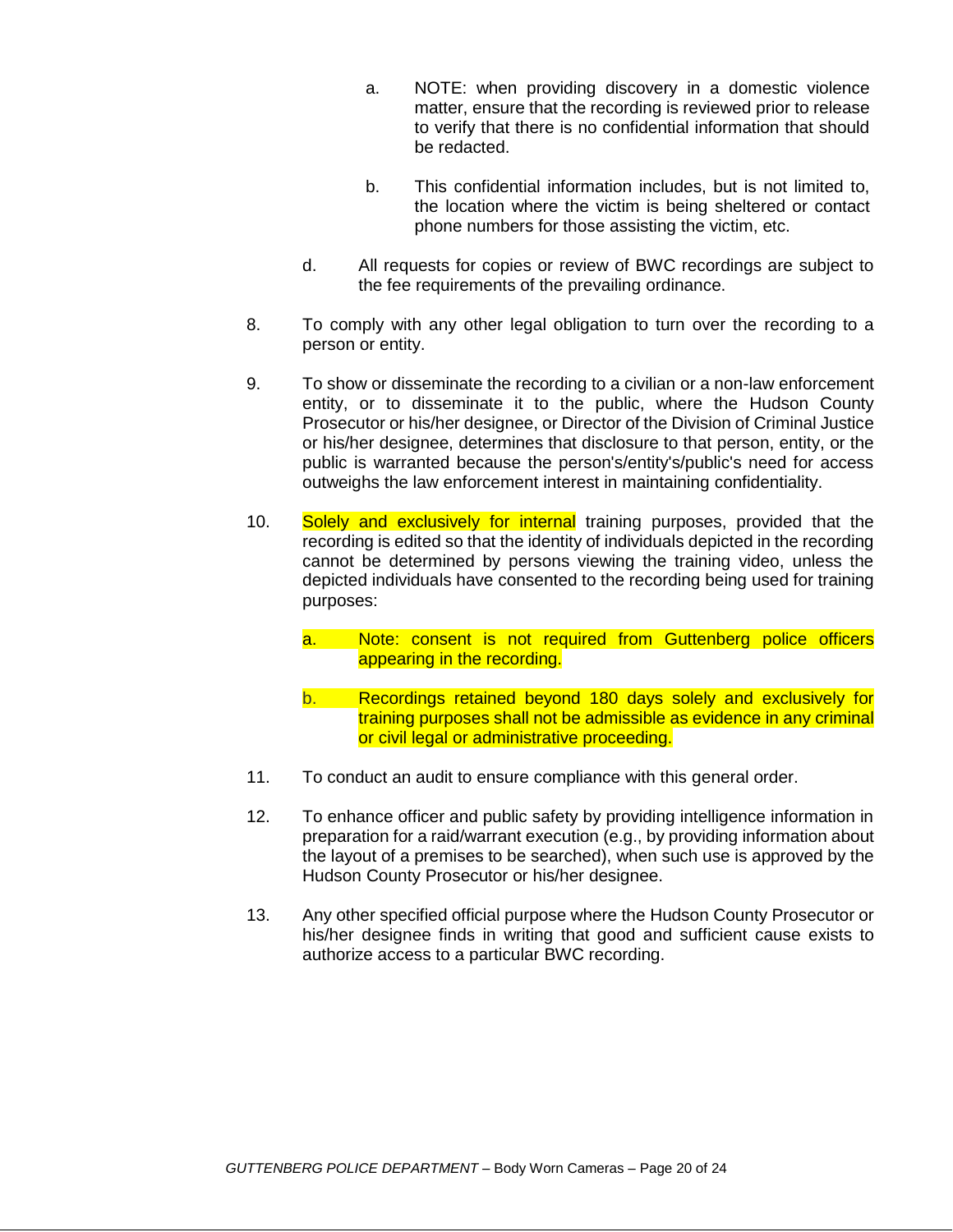- D. Officers/employees shall not erase or in any other manner alter, tamper with, destroy, or conceal BWC recordings or remove or disable any camera. Officers/employees shall not instruct another to alter, tamper with, destroy, or conceal BWC recordings or remove or disable any camera. If an officer, employee, or agent fails to adhere to the recording or retention requirements contained in this SOP or N.J.S.A. 40A:14-118.5 et seq., or intentionally interferes with a BWC's ability to accurately capture audio or video recordings.
	- 1. The officer, employee, or agent shall be subject to appropriate disciplinary action; and
	- 2. There shall be a rebuttable presumption that exculpatory evidence was destroyed or not captured in favor of a criminal defendant who reasonably asserts that exculpatory evidence was destroyed or not captured; and
	- 3. There shall be a rebuttable presumption that evidence supporting a plaintiff's claim was destroyed or not captured in favor of a civil plaintiff suing the government, a law enforcement agency, or a law enforcement officer for damages based on police misconduct if the plaintiff reasonably asserts that evidence supporting the plaintiff's claim was destroyed or not captured.
	- 4. Any recordings from a BWC recorded in contravention of this general order or any other applicable law shall be immediately brought to the attention of the command staff and immediately destroyed by the command staff following consultation and approval by the Hudson County Prosecutor or Director of the Office of Public Integrity and Accountability. Such recordings shall not be admissible as evidence in any criminal, civil, or administrative proceeding, except as evidence in any proceeding related to the unauthorized use of a BWC.
- E. Except for recordings being stored for criminal, civil and administrative proceedings, or evidentiary purposes, All BWC recordings shall be retained on the *Motorola cloud* for not less than 180 days and shall be subject to the following additional retention periods:
	- 1. When a BWC recording pertains to a criminal investigation or otherwise recorded information they may be subjected to discovery in a prosecution. The recording shall be treated as evidence and shall be tagged appropriately and kept in accordance with the retention period for evidence in a criminal prosecution. Furthermore, it is the responsibility of every officer to properly and uniformly tag all recordings.
	- 2. Recordings being stored for criminal, civil, or administrative purposes must be retained until the conclusion of the case plus any retention period.
	- 3. BWC recordings shall automatically be retained for not less than three years if it captures images involving an encounter about which a complaint has been registered by a subject of the BWC recording.
	- 4. BWC recordings shall be retained for not less than three years if voluntarily requested by:
		- a. The officer whose BWC made the recording, if that officer reasonably asserts the recording has evidentiary or exculpatory value; or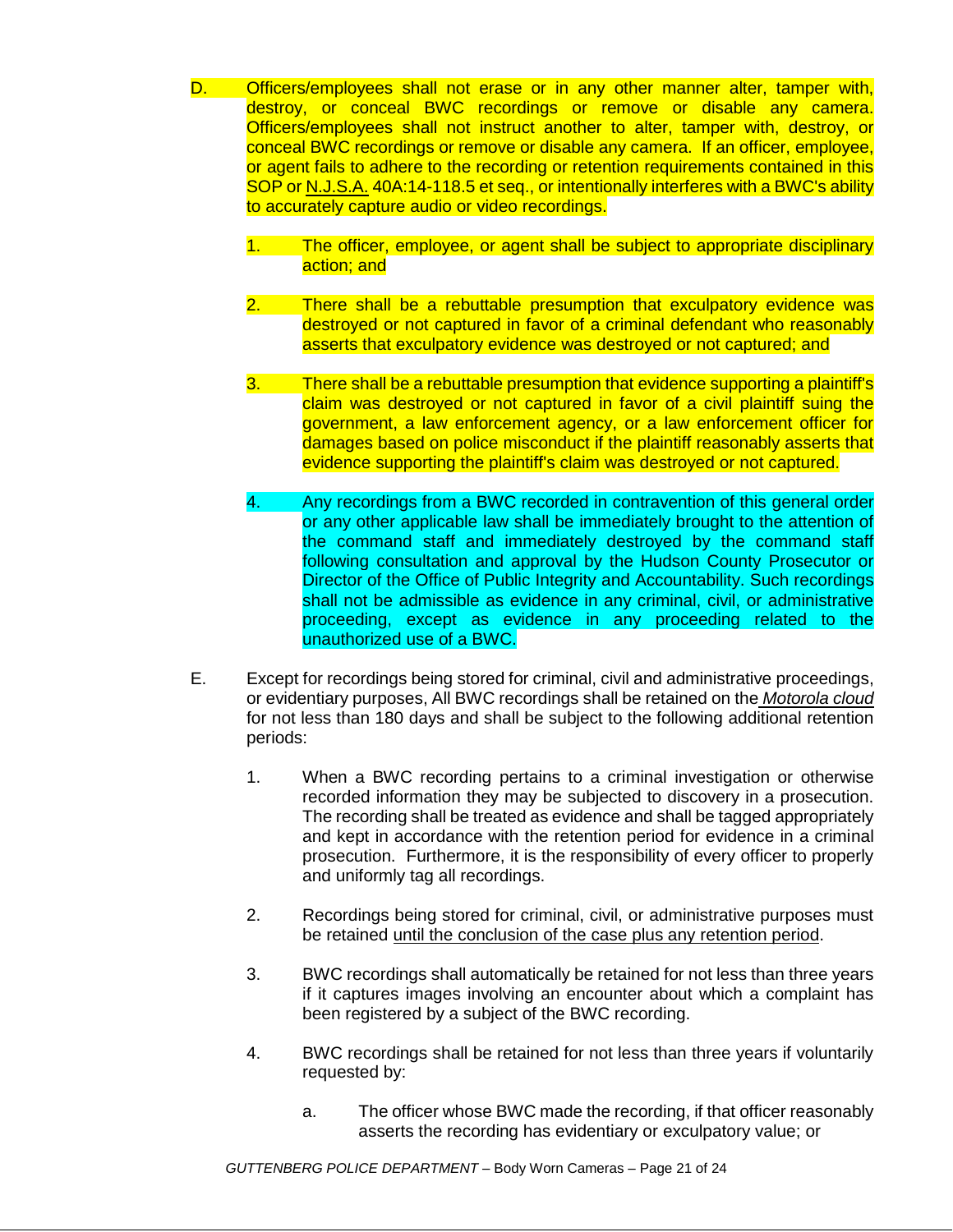- b. The officer who is a subject of the BWC recording, if that officer reasonably asserts the recording has evidentiary or exculpatory value; or
- c. Any immediate supervisor of an officer whose BWC made the recording or who is a subject of the BWC recording, if that immediate supervisor reasonably asserts the recording has evidentiary or exculpatory value; or
- d. Any officer, if the BWC recording is being retained solely and exclusively for police training purposes; or
- e. Any member of the public who is a subject of the BWC recording; or
- f. Any parent or legal guardian of a minor who is a subject of the BWC recording; or
- g. A deceased subject's next of kin or legally authorized designee.
- h. NOTE: the member of the public, parent, or legal guardian, or next of kin or their designee (subsections  $V.E.4$  (e)(f)(g)) shall be permitted to review the body worn camera recording in accordance with N.J.S.A. 47:1A-1 et seq. to determine whether to request a threeyear retention period
- 5. When a BWC records an incident that is the subject of an internal affairs complaint, the recording shall be tagged appropriately and kept pending final resolution of the internal affairs investigation and any resulting administrative action.
- F. Prior to the destruction, erasing or deletion of any BWC recording, other than by automated retention, the captain or his/her designee shall review the specific recording, as well as any relevant department investigation, supplemental reports or any other reports in the case file to confirm proper retention schedule compliance.
- G. When seeking authorization to purge/erase BWC recordings being held for evidence in criminal matters, the Commander of operations or his/her designee must submit a destruction request to the Hudson County Prosecutor's Office before purging/erasing any recordings. In DWI cases, consult with the municipal prosecutor before purging/destroying any DWI-related BWC recordings.
- H. Open public record requests. Only the following BWC recordings shall be exempt from public inspection:
	- 1. Recordings subject to a minimum three-year retention period solely and exclusively pursuant to subsection V.E.3 of this general order if the subject of the BWC recording making the complaint requests the recording not be made available to the public.
	- 2. Recordings not subject to a minimum three-year retention period or additional retention requirements pursuant to subsection V.E.4 of this aeneral order.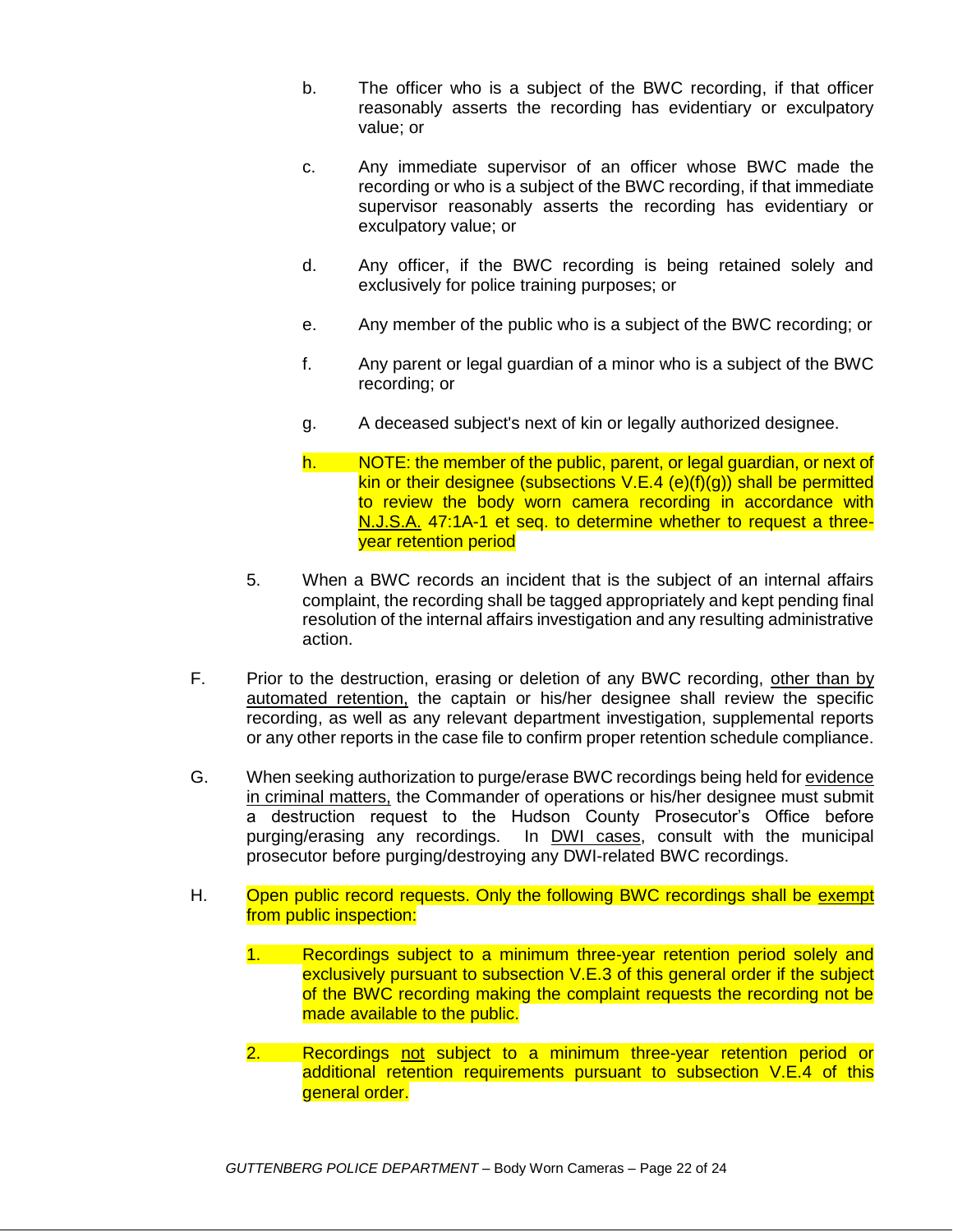- 3. Recordings subject to a minimum three-year retention period solely and exclusively pursuant to subsection V.E.4(a)(b)(c)(d) of this general order.
- 4. Recordings subject to a minimum three-year retention period solely and exclusively pursuant to subsection V.E.4e)(f)(g) if an officer, parent, or legal guardian, or next of kin or designee requests the recording not be made available to the public.
- I. The commander of operations or his/her designee shall notify the Hudson County Prosecutor's Office within one business day upon receiving any subpoena, court order or OPRA request for a BWC recording *before complying with it*. Such notice shall clearly state the deadline by which a response must be made.
- J. A BWC recording of an event or encounter that involves an investigation of a criminal offense shall not be shared with or provided or shown to any person, entity, or government agency, other than a law enforcement agency or officer or authorized civilian employee of such agency, unless such disclosure is required by the Rules of Court governing discovery in prosecutions, or by a court order, or unless the Commander of operations in consultation with the Hudson County Prosecutor or his/her designee determines that the person's/entity's/non-law enforcement agency's/public's need for access outweighs the law enforcement interest in maintaining confidentiality.
	- 1. If disclosure of a BWC recording as part of the state's discovery obligations in a prosecution might present a danger to any officer or civilian (e.g., reveal an undercover officer, confidential informant, surveillance site, etc.), or might reveal confidential tactical information the disclosure of which might jeopardize future operations or officer safety (e.g., verbal codes or hand signals used to communicate information or instructions, techniques for interior movements and clearing rooms during execution of warrant, techniques for convincing persons to open doors during warrant execution, etc.), the Hudson County Prosecutor or his/her designee shall, in the exercise of sound prosecutorial discretion, take such steps as are appropriate and authorized by law and/or court rule to protect the information from disclosure, such as by seeking a protective order from the court.
	- 2. A BWC recording tagged pursuant to subsections IV.J.2 through IV.J.8 of this general order shall not be accessed, viewed, copied, disseminated, or otherwise used without first obtaining the permission of the Hudson County Prosecutor or his/her designee, or the Director of the Division of Criminal Justice or his/her designee. The Hudson County Prosecutor or his/her designee, or the Director of the Division of Criminal Justice or his/her designee may authorize the Commander of operations and one or more supervisory officers to grant permission pursuant to this section to access, view, copy, disseminate, or otherwise use BWC recordings tagged pursuant to subsections IV.J.2 through IV.J.8.
	- 3. The independent investigator or his/her designee overseeing an investigation, pursuant to *Attorney General Law Enforcement Directive 2019-4*, may in the exercise of sound discretion authorize a civilian or law enforcement witness to be given access to or view a BWC recording of the incident under investigation.